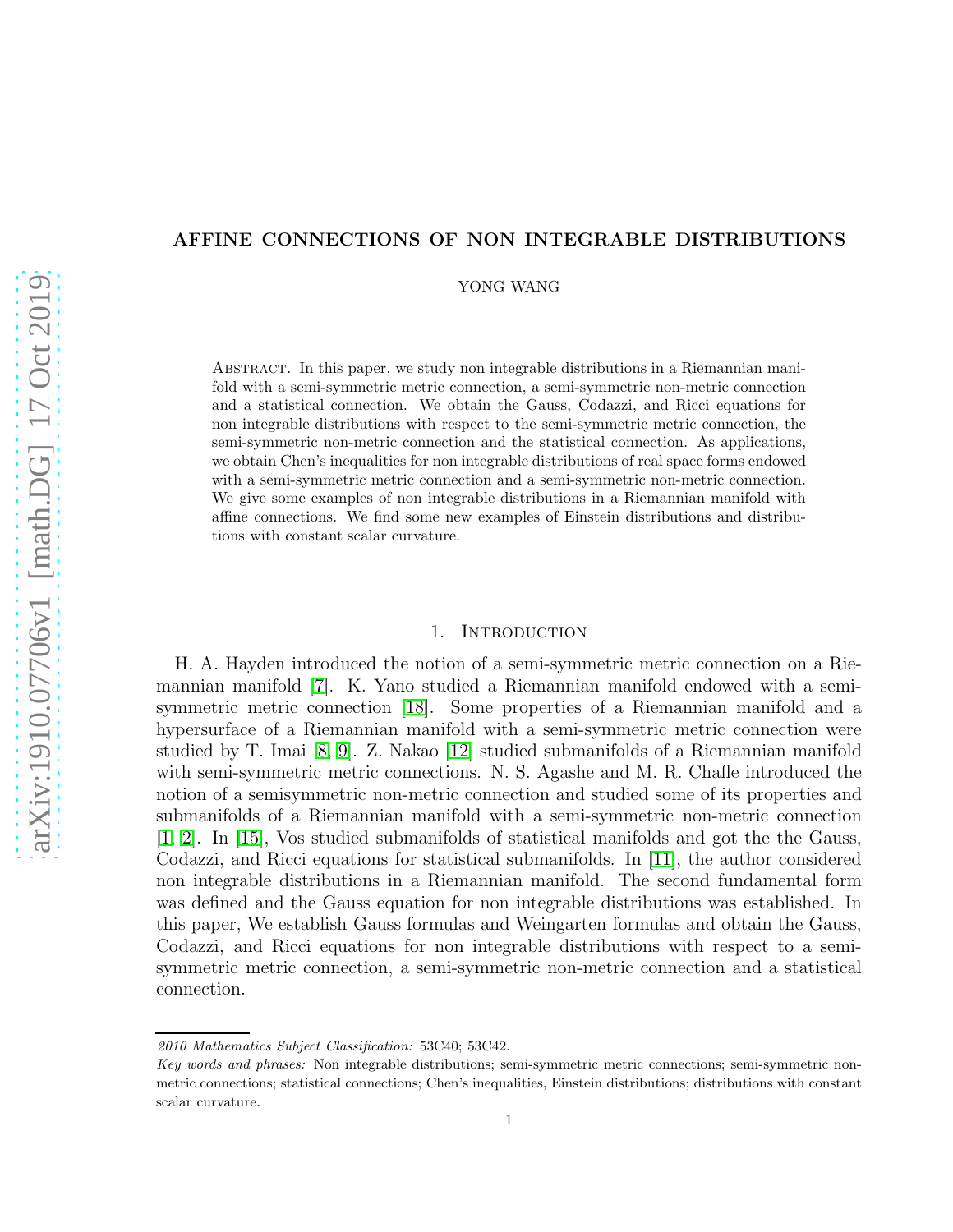On the other hand, one of the basic problems in submanifold theory is to find simple relationships between the extrinsic and intrinsic invariants of a submanifold. B. Y. Chen [\[3,](#page-26-5) [4,](#page-26-6) [5\]](#page-26-7) established inequalities in this respect, called Chen inequalities. Afterwards, many geometers studied similar problems for different submanifolds in various ambient spaces. In  $[10, 13]$  $[10, 13]$ , Mihai and Ozgür studied Chen inequalities for submanifolds of real space forms with a semi-symmetric metric connection and a semi-symmetric non-metric connection, respectively. In this paper, we obtain Chen's inequalities for non integrable distributions of real space forms endowed with a semi-symmetric metric connection and a semi-symmetric non-metric connection.

It is a interesting problem to find Einstein manifolds and manifolds with constant scalar curvature. In [\[6\]](#page-26-9), using warped product spaces, Dobarro and Unal found Einstein manifolds and manifolds with constant scalar curvature. In [\[14,](#page-27-5) [16,](#page-27-6) [17\]](#page-27-7), authors found Einstein manifolds and manifolds with constant scalar curvature with a semi-symmetric metric connection and a semi-symmetric non-metric connection. In this paper, we define Einstein distributions and distributions with constant scalar curvature. We define warped product distributions on  $\mathbb{R} \times \mathbb{S}^3$  and  $\mathbb{R} \times H_3$  where  $\mathbb{S}^3$  and  $H_3$  are the 3-dimensional sphere and the 3-dimensional Heisenberg group respectively. We find some new examples of Einstein distributions and distributions with constant scalar curvature.

In Section 2, we establish the Gauss formula and the Weingarten formula and obtain the Gauss, Codazzi, and Ricci equations for non integrable distributions with respect to a semi-symmetric metric connection. In this case, the Chen inequality is proved. In Section 3, we establish the Gauss formula and the Weingarten formula and obtain the Gauss, Codazzi, and Ricci equations for non integrable distributions with respect to a semi-symmetric non-metric connection. We also prove the Chen inequality in this case. In Section 4, we establish the Gauss formula and the Weingarten formula and obtain the Gauss, Codazzi, and Ricci equations for non integrable distributions with respect to a statistical connection. In Section 5, We give some examples of non integrable distributions in a Riemannian manifold with affine connections. We find some new examples of Einstein distributions and distributions with constant scalar curvature.

### 2. Non integrable distributions with a semi-symmetric metric **CONNECTION**

Let  $(M, g)$  be a smooth Riemannian manifold, dim $M = m$ , and  $\nabla$  be the Levi-Civita connection associated to the Riemannian metric g. We denote  $\Gamma(M)$  the  $C^{\infty}(M)$ -module of vector fields on M and by  $\nabla_X Y$  the covariant derivative of Y with respect to X if  $X, Y \in \Gamma(M)$ . Let  $D \subseteq TM$  be a non integrable distribution; that is, a subbundle of the tangent bundle TM with constant rank n and there exist  $X, Y \in \Gamma(D)$  such that  $[X, Y]$  is not in  $\Gamma(D)$  where  $\Gamma(D)$  is the space of sections of D. The distribution D inherits a metric tensor field  $g^D$  from the original g in M. Let  $D^{\perp} \subseteq TM$  is the orthogonal distribution to D which inherits a metric tensor field  $g^{D^{\perp}}$  from the g and then  $g = g^{D} \oplus g^{D^{\perp}}$ . Let  $\pi^D: TM \to D, \pi^{D^{\perp}}: TM \to D^{\perp}$  be the projections. For  $X, Y \in \Gamma(D)$ , we define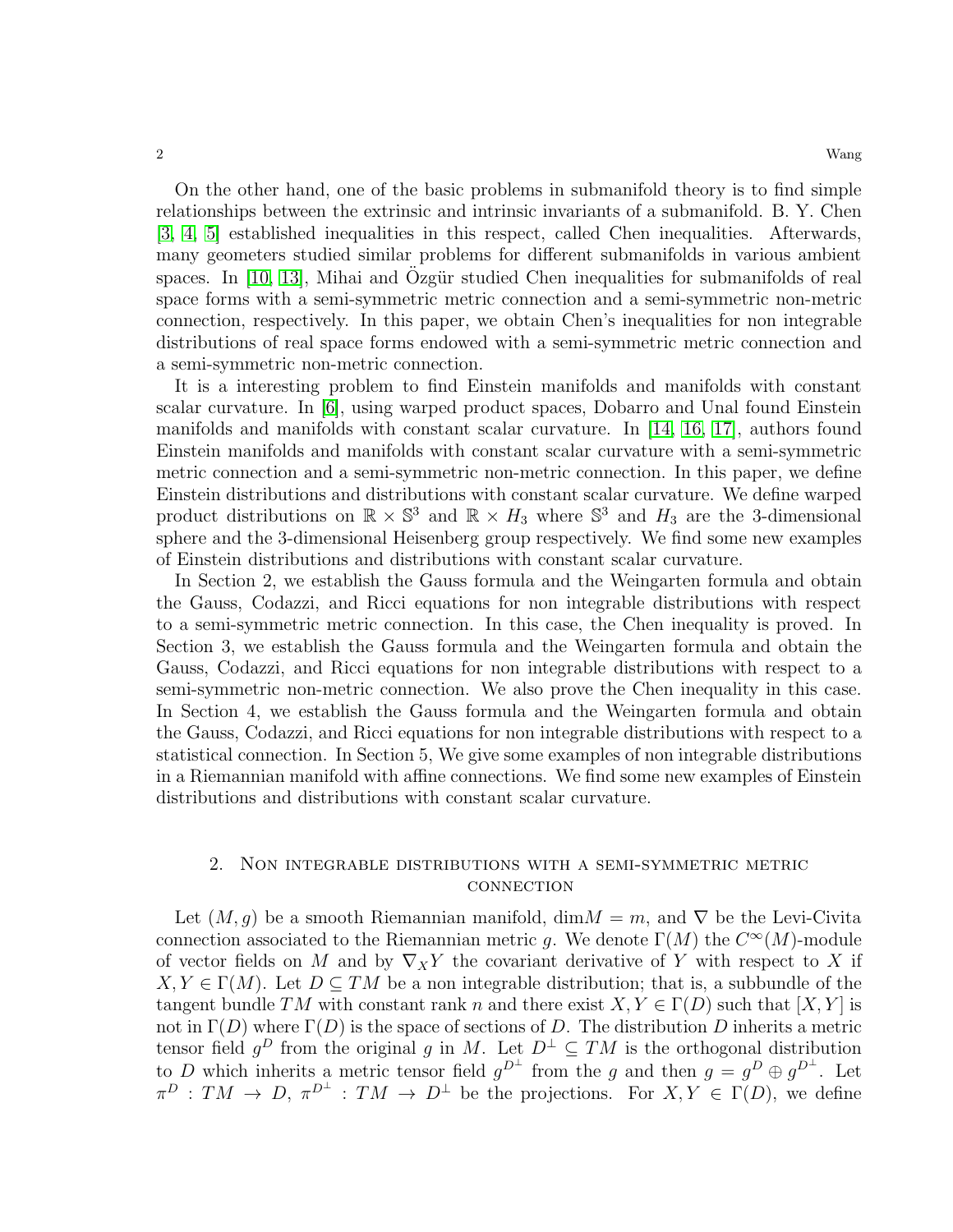$\nabla^D_X Y = \pi^D (\nabla_X Y)$  and  $[X, Y]^D = \pi^D ([X, Y])$  and  $[X, Y]^{D^{\perp}} = \pi^{D^{\perp}} ([X, Y])$ . By [\[11\]](#page-27-3), we have for  $X, Y \in \Gamma(D)$  and  $f \in C^{\infty}(M)$ 

(2.1) 
$$
\nabla_{fX}^{D} Y = f \nabla_{X}^{D} Y, \ \nabla_{X}^{D} (fY) = X(f)Y + f \nabla_{X}^{D} Y,
$$

(2.2) 
$$
\nabla_X^D g^D = 0, T(X, Y) := \nabla_X^D Y - \nabla_Y^D X - [X, Y] = -[X, Y]^{D^{\perp}},
$$

and

(2.3) 
$$
\nabla_X Y = \nabla_X^D Y + B(X, Y), B(X, Y) = \pi^{D^{\perp}} \nabla_X Y.
$$

We note that  $B(X, Y) \neq B(Y, X)$ .

Let  $U \in \Gamma(TM)$  be a vector field and  $\omega$  be a 1-form defined by  $\omega(V) = g(U, V)$  for any  $V \in \Gamma(TM)$ . We define the semi-symmetric metric connection on M

(2.4) 
$$
\widetilde{\nabla}_X Y = \nabla_X Y + \omega(Y) X - g(X, Y) U.
$$

Let  $U^D = \pi^D U$  and  $U^{D^{\perp}} = \pi^{D^{\perp}} U$ , then  $U = U^D + U^{D^{\perp}}$ . Let

(2.5) 
$$
\widetilde{\nabla}_X Y = \widetilde{\nabla}_X^D Y + \widetilde{B}(X, Y), \ \widetilde{\nabla}_X^D Y = \pi^D \widetilde{\nabla}_X Y, \ \widetilde{B}(X, Y) = \pi^{D^\perp} \widetilde{\nabla}_X Y.
$$

We call the  $B(X, Y)$  as the second fundamental form with respect to the semi-symmetric metric connection. By  $(2.3)-(2.5)$ , we have

(2.6) 
$$
\widetilde{\nabla}_X^D Y = \nabla_X^D Y + \omega(Y)X - g(X,Y)U^D, \ \widetilde{B}(X,Y) = B(X,Y) - g(X,Y)U^{D^{\perp}}.
$$

By  $(2.2)$  and  $(2.6)$ , we have

(2.7) 
$$
\widetilde{\nabla}_X^D(g^D) = 0, \ \widetilde{T}^D(X, Y) = -[X, Y]^{D^{\perp}} + \omega(Y)X - \omega(X)Y.
$$

Similarly to the case  $D = TM$ , we have

**Theorem 2.1.** *There exists a unique linear connection*  $\tilde{\nabla}^D : \Gamma(D) \times \Gamma(D) \to \Gamma(D)$  *on* D*, which satisfies the property (2.7).*

Let  $\{E_1, \dots, E_n\}$  be the orthonormal basis on D. We define the mean curvature vector associated to  $\tilde{\nabla}$  on D by  $\tilde{H} = \frac{1}{n}$  $\frac{1}{n}\sum_{i=1}^{n} \widetilde{B}(E_i, E_i) \in \Gamma(D^{\perp}).$  By (2.6), then  $\widetilde{H} = H - U^{D^{\perp}},$ where  $H=\frac{1}{n}$  $\frac{1}{n}\sum_{i=1}^{n}B(E_i, E_i)$ . If  $\widetilde{H}=0$ , we say that D is minimal with respect to the semi-symmetric metric connection  $\tilde{\nabla}$ . We say that D is totally geodesic with respect to the semi-symmetric metric connection  $\tilde{\nabla}$  if  $\tilde{B}(X, Y) + \tilde{B}(Y, X) = 0$ 

**Proposition 2.2.** *1)* If D *is totally geodesic with respect to the connection*  $\nabla$ *, then* D *is totally geodesic with respect to the semi-symmetric metric connection*  $\tilde{\nabla}$  *if and only if*  $U \in \Gamma(D).$ 

*2)*  $H = H$  *if and only if*  $U \in \Gamma(D)$ .

Let  $h(X, Y) = \frac{1}{2}[B(X, Y) + B(Y, X)]$  and  $h(X, Y) = \frac{1}{2}[B(X, Y) + B(Y, X)]$ . If  $h = Hg^D$ (resp.  $\tilde{h} = \tilde{H}q^D$ ), we say that D is umbilical with respect to  $\nabla$  (resp.  $\tilde{\nabla}$ ). By (2.6), we have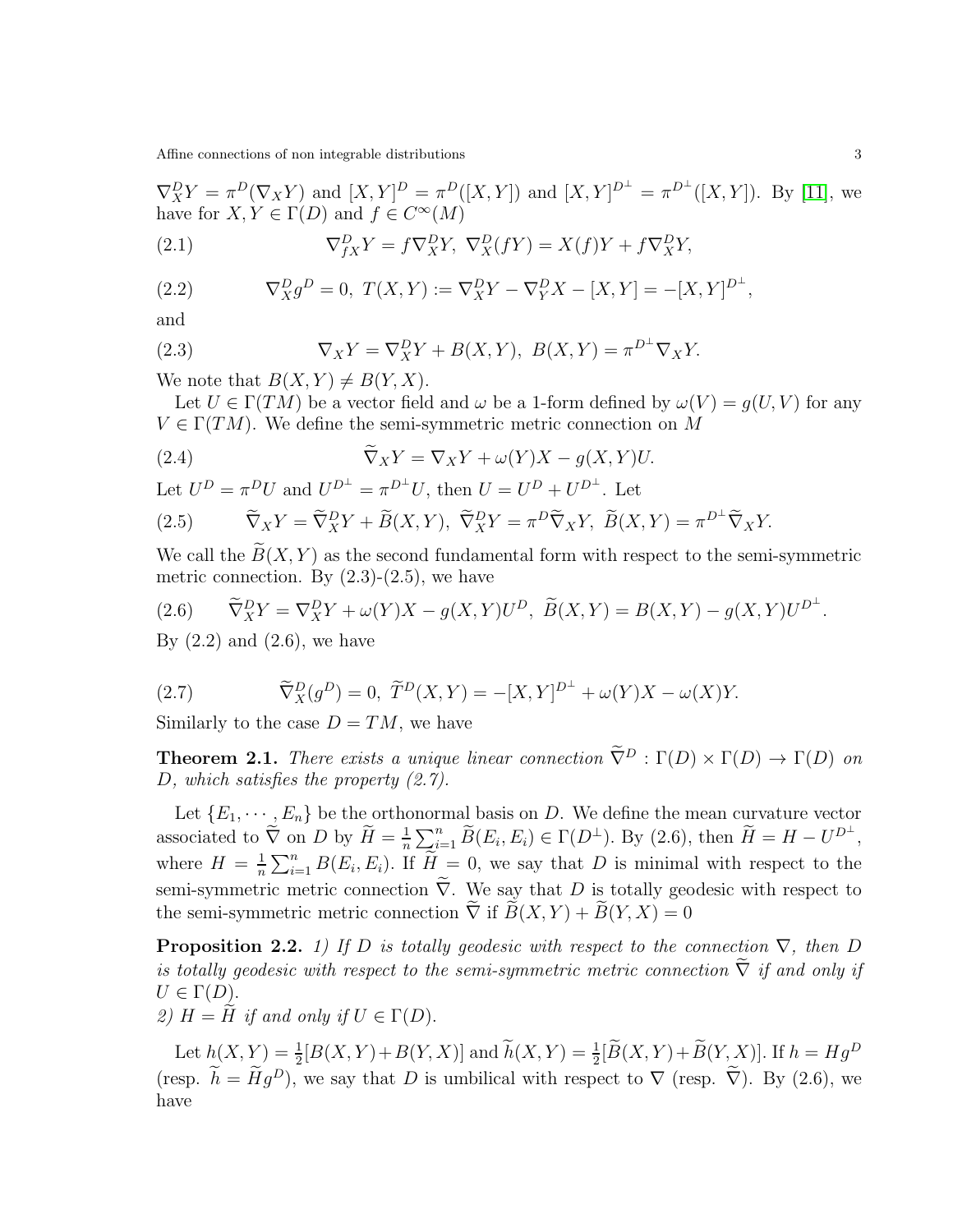**Proposition 2.3.** D *is umbilical with respect to*  $\nabla$  *if and only if* D *is umbilical with respect to*  $\overline{\nabla}$ *.* 

Let  $\xi \in \Gamma(D^{\perp})$  and  $X \in \Gamma(D)$ , then by (2.4), we have

(2.8) 
$$
\widetilde{\nabla}_X \xi = \nabla_X \xi + \omega(\xi) X.
$$

Let  $A_{\xi} : \Gamma(D) \to \Gamma(D)$  be the shape operator with respect to  $\nabla$  defined by

(2.9) 
$$
g^{D}(A_{\xi}X,Y) := g^{D^{\perp}}(B(X,Y),\xi).
$$

Let  $\nabla_X \xi = \pi^D \nabla_X \xi + L_X^{\perp} \xi$ , then

(2.10) 
$$
\pi^D \nabla_X \xi = -A_\xi X, \ \nabla_X \xi = -A_\xi X + L_X^{\perp} \xi,
$$

which we called the Weingarten formula with respect to  $\nabla$  and  $L^{\perp}_X \xi : \Gamma(D) \times \Gamma(D^{\perp}) \to$ Γ(D<sup>⊥</sup>) is a metric connection on D<sup>⊥</sup> along Γ(D). Let  $\widetilde{A}_{\xi} = (A_{\xi} - \omega(\xi))I$ , then by (2.8) and  $(2.10)$ , we have

(2.11) 
$$
\widetilde{\nabla}_X \xi = -\widetilde{A}_{\xi} X + L_X^{\perp} \xi,
$$

which we called the Weingarten formula with respect to  $\widetilde{\nabla}.$ 

Given  $X_1, X_2, X_3 \in \Gamma(TM)$ , the curvature tensor  $\widetilde{R}$  with respect to  $\widetilde{\nabla}$  is defined by

(2.12) 
$$
\widetilde{R}(X_1, X_2)X_3 := \widetilde{\nabla}_{X_1}\widetilde{\nabla}_{X_2}X_3 - \widetilde{\nabla}_{X_2}\widetilde{\nabla}_{X_1}X_3 - \widetilde{\nabla}_{[X_1, X_2]}X_3.
$$

Given  $X_1, X_2, X_3 \in \Gamma(D)$ , the curvature tensor  $\widetilde{R}^D$  on D with respect to  $\widetilde{\nabla}^D$  is defined by

$$
(2.13)\ \widetilde{R}^{D}(X_1, X_2)X_3 := \widetilde{\nabla}^{D}_{X_1}\widetilde{\nabla}^{D}_{X_2}X_3 - \widetilde{\nabla}^{D}_{X_2}\widetilde{\nabla}^{D}_{X_1}X_3 - \widetilde{\nabla}^{D}_{[X_1, X_2]^D}X_3 - \pi^D[[X_1, X_2]^{D^{\perp}}, X_3].
$$

In (2.13),  $\widetilde{R}^D$  is a tensor field by adding the extra term  $-\pi^D[[X_1, X_2]^{D^{\perp}}, X_3]$ . Given  $X_1, X_2, X_3, X_4 \in \Gamma(D)$ , the Riemannian curvature tensor  $\widetilde{R}$ ,  $\widetilde{R}^D$  are defined by (2.14)

$$
\widetilde{R}(X_1, X_2, X_3, X_4) = g(\widetilde{R}(X_1, X_2)X_3, X_4), \ \widetilde{R}^D(X_1, X_2, X_3, X_4) = g(\widetilde{R}^D(X_1, X_2)X_3, X_4).
$$

**Theorem 2.4.** *Given*  $X, Y, Z, W \in \Gamma(D)$ *, we have* 

$$
(2.15)
$$

$$
\widetilde{R}(X, Y, Z, W) = \widetilde{R}^{D}(X, Y, Z, W) - g(B(X, W), B(Y, Z)) + g(B(Y, W), B(X, Z)) \n+ g(Y, Z)\omega(B(X, W)) - g(X, Z)\omega(B(Y, W)) + g(X, W)\omega(B(Y, Z)) \n- g(Y, W)\omega(B(X, Z)) - g(Y, Z)g(X, W)\omega(U^{D^{\perp}}) \n+ g(X, Z)g(Y, W)\omega(U^{D^{\perp}}) + g(B(Z, W), [X, Y]).
$$

*Here Equation (2.15) is called the Gauss equation for* D with respect to  $\tilde{\nabla}$ .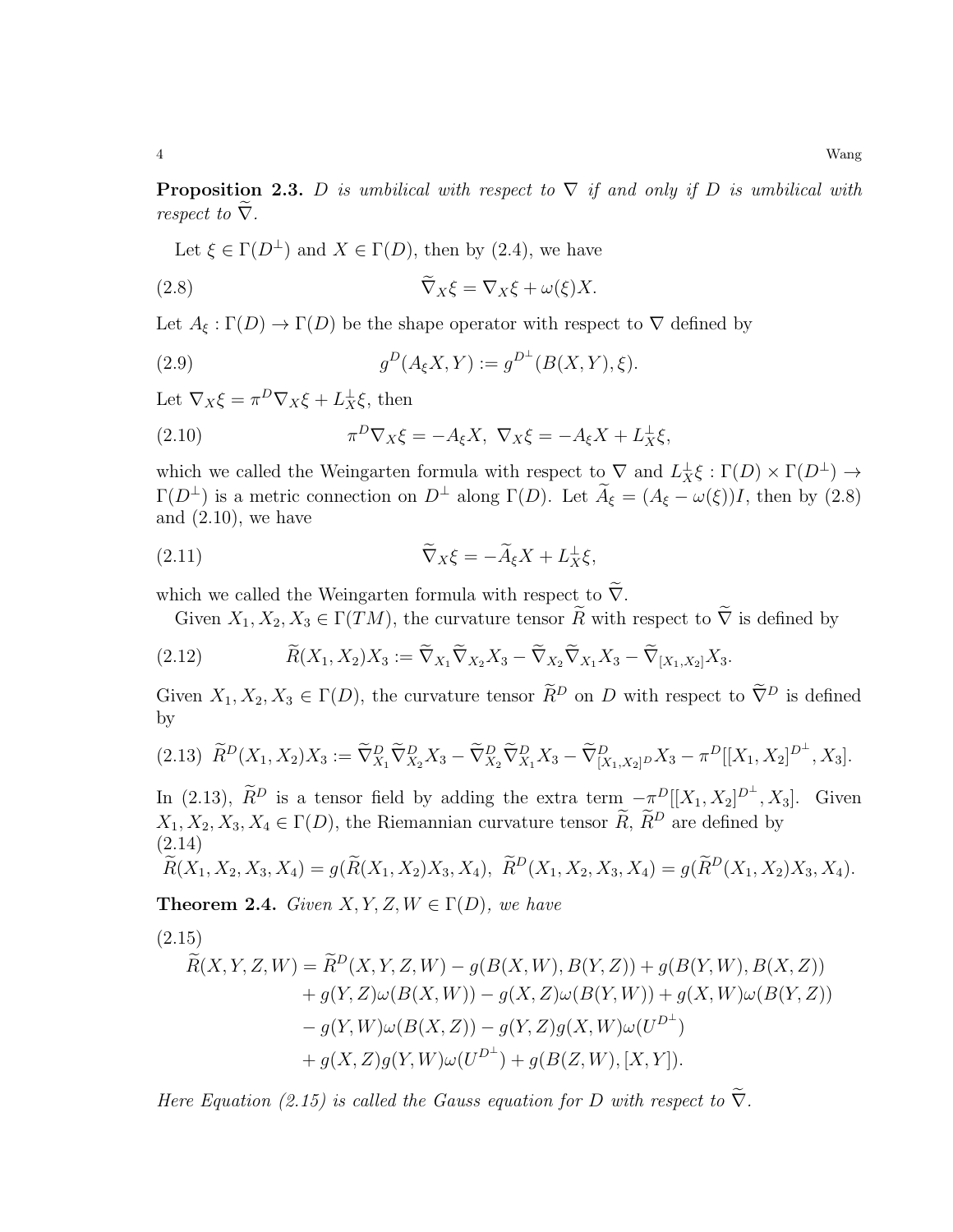Affine connections of non integrable distributions 5 5 5 5 6  $\,$ 

*Proof.* From Equations (2.5) and (2.11), we have for  $X, Y, Z \in \Gamma(D)$ 

(2.16) 
$$
\widetilde{\nabla}_X \widetilde{\nabla}_Y Z = \widetilde{\nabla}_X^D \widetilde{\nabla}_Y^D Z + \widetilde{B}(X, \widetilde{\nabla}_Y^D Z) - A_{\widetilde{B}(Y,Z)} X + \omega (\widetilde{B}(Y,Z)) X + L_X^{\perp} (\widetilde{B}(Y,Z)),
$$

(2.17) 
$$
\widetilde{\nabla}_Y \widetilde{\nabla}_X Z = \widetilde{\nabla}_Y^D \widetilde{\nabla}_X^D Z + \widetilde{B}(Y, \widetilde{\nabla}_X^D Z) - A_{\widetilde{B}(X,Z)} Y + \omega(\widetilde{B}(X,Z))Y + L_Y^{\perp}(\widetilde{B}(X,Z)),
$$

By (2.11) and for  $X_1, X_2 \in \Gamma(TM)$ ,

(2.18) 
$$
\widetilde{\nabla}_{X_1} X_2 = \widetilde{\nabla}_{X_2} X_1 + [X_1, X_2] + \omega(X_2) X_1 - \omega(X_1) X_2,
$$

we get

(2.19) 
$$
\widetilde{\nabla}_{[X,Y]^{D^{\perp}}} Z = -A_{[X,Y]^{D^{\perp}}} Z + L_Z^{\perp}([X,Y]^{D^{\perp}}) + \omega(Z)[X,Y]^{D^{\perp}} + [[X,Y]^{D^{\perp}}, Z].
$$
  
By  $\widetilde{\nabla}_{[X,Y]} Z = \widetilde{\nabla}_{[X,Y]^{D}} Z + \widetilde{\nabla}_{[X,Y]^{D^{\perp}}} Z$  and (2.19) and (2.5), we have

(2.20) 
$$
\widetilde{\nabla}_{[X,Y]}Z = \widetilde{\nabla}^{D}_{[X,Y]}D Z + \widetilde{B}([X,Y]^{D}, Z) - A_{[X,Y]^{D^{\perp}}}Z + L_{Z}^{\perp}([X,Y]^{D^{\perp}}) + \omega(Z)[X,Y]^{D^{\perp}} + [[X,Y]^{D^{\perp}}, Z].
$$

By (2.12),(2.13),(2.16),(2.17) and (2.20), we have  
\n(2.21) 
$$
\widetilde{R}(X,Y)Z = \widetilde{R}^{D}(X,Y)Z - \pi^{D^{\perp}}[[X,Y]^{D^{\perp}},Z] + \widetilde{B}(X,\widetilde{\nabla}_{Y}^{D}Z)
$$
  
\n $- \widetilde{B}(Y,\widetilde{\nabla}_{X}^{D}Z) - \widetilde{B}([X,Y]^{D},Z) - A_{\widetilde{B}(Y,Z)}X + A_{\widetilde{B}(X,Z)}Y$   
\n $+ L_{X}^{\perp}(\widetilde{B}(Y,Z)) - L_{Y}^{\perp}(\widetilde{B}(X,Z)) + \omega(\widetilde{B}(Y,Z))X - \omega(\widetilde{B}(X,Z))Y$   
\n $+ A_{[X,Y]^{D^{\perp}}}Z - L_{Z}^{\perp}([X,Y]^{D^{\perp}}) - \omega(Z)[X,Y]^{D^{\perp}}.$ 

By  $(2.9)$  and  $(2.21)$ , we get  $(2.15)$ .

**Corollary 2.5.** *If*  $U = 0$ *, then*  $\omega = 0$  *and*  $\tilde{\nabla} = \nabla$ *, and we have*  $P(Y|X|Z|W) - P(Y|X|Z|W) - P(Y|W|Z)P(Y|W)$ 

(2.22) 
$$
R(X, Y, Z, W) = R^{D}(X, Y, Z, W) - g(B(X, W), B(Y, Z)) + g(B(Y, W), B(X, Z)) + g(B(Z, W), [X, Y]).
$$

**Theorem 2.6.** *Given*  $X, Y, Z \in \Gamma(D)$ *, we have* 

(2.23) 
$$
(\widetilde{R}(X,Y)Z)^{D^{\perp}} = (L_X^{\perp} \widetilde{B})(Y,Z) - (L_Y^{\perp} \widetilde{B})(X,Z) - \omega(X)\widetilde{B}(Y,Z) + \omega(Y)\widetilde{B}(X,Z) - \pi^{D^{\perp}}[[X,Y]^{D^{\perp}}, Z] - L_Z^{\perp}([X,Y]^{D^{\perp}}) - \omega(Z)[X,Y]^{D^{\perp}},
$$

 $where (L_X^{\perp}B)(Y,Z) = L_X^{\perp}(\overline{B}(Y,Z)) - \overline{B}(\nabla_X^D Y,Z) - \overline{B}(Y,\nabla_X^D Z)$ . *Equation (2.23)* is called *the Codazzi equation with respect to*  $\nabla$ *.*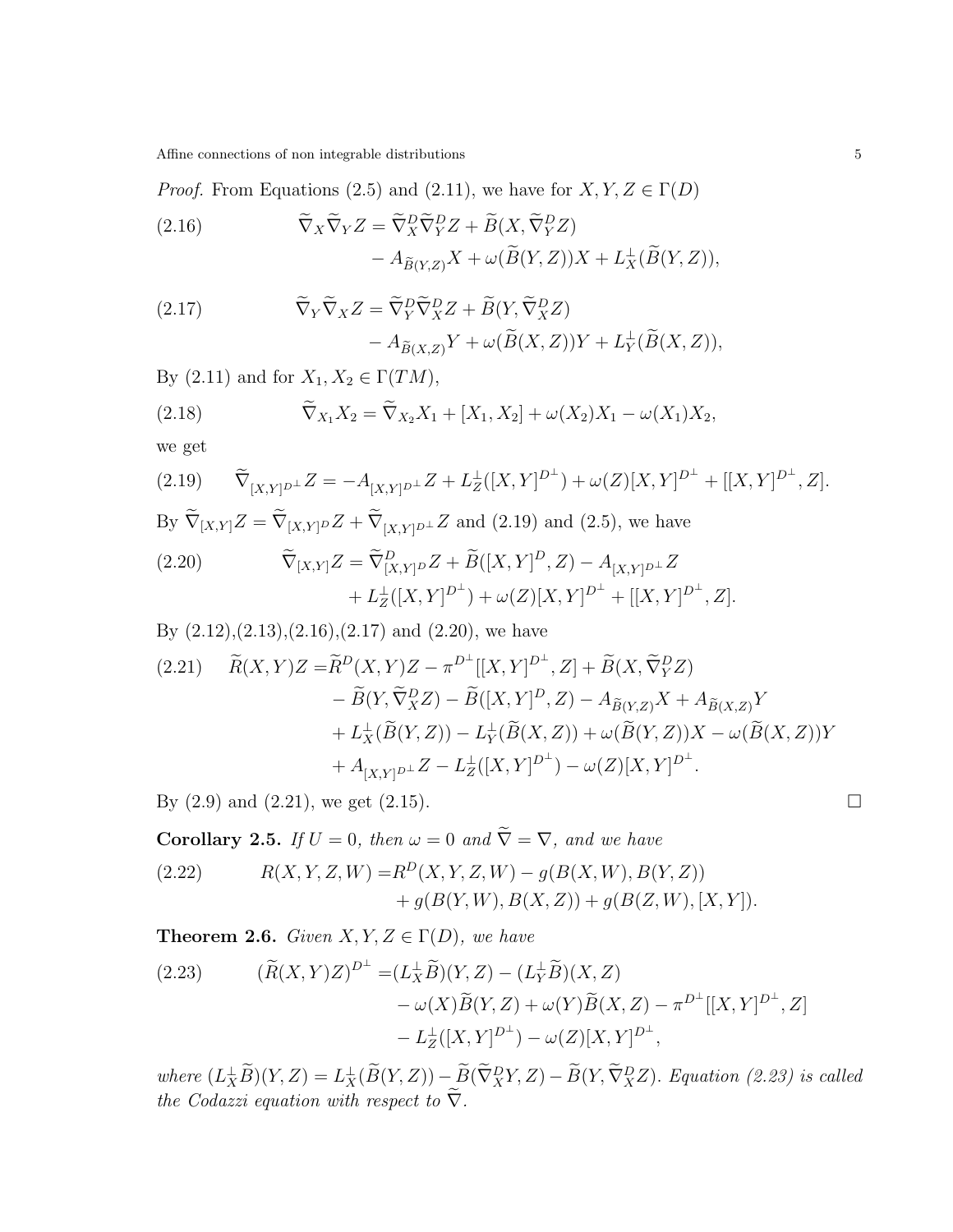*Proof.* From (2.21), we have

(2.24) 
$$
(\widetilde{R}(X,Y)Z)^{D^{\perp}} = -\pi^{D^{\perp}}[[X,Y]^{D^{\perp}},Z] + \widetilde{B}(X,\widetilde{\nabla}^D_Y Z) \n- \widetilde{B}(Y,\widetilde{\nabla}^D_X Z) - \widetilde{B}([X,Y]^D,Z) + L^{\perp}_X(\widetilde{B}(Y,Z)) \n- L^{\perp}_Y(\widetilde{B}(X,Z)) - L^{\perp}_Z([X,Y]^{D^{\perp}}) - \omega(Z)[X,Y]^{D^{\perp}}.
$$

 $\mathbf{B}\mathbf{y}[X,Y]^D = \nabla^D_X Y - \nabla^D_Y X - \omega(Y)X + \omega(X)Y$  and the definition of  $(L_X^{\perp}B)(Y,Z)$  and  $(2.24)$ , we get  $(2.23)$ .

**Corollary 2.7.** *If*  $U = 0$ *, then we have* (2.25)  $(R(X,Y)Z)^{D^{\perp}} = (L_X^{\perp}B)(Y,Z) - (L_Y^{\perp}B)(X,Z)$  $-\pi^{D^{\perp}}[[X,Y]^{D^{\perp}},Z] - L_Z^{\perp}([X,Y]^{D^{\perp}}).$ 

**Theorem 2.8.** *Given*  $X, Y \in \Gamma(D)$ *,*  $\xi \in \Gamma(D^{\perp})$ *, we have* 

(2.26) 
$$
(\widetilde{R}(X,Y)\xi)^{D^{\perp}} = -\widetilde{B}(X,\widetilde{A}_{\xi}Y) + \widetilde{B}(Y,\widetilde{A}_{\xi}X) + \widetilde{R}^{L^{\perp}}(X,Y)\xi
$$

*where*

(2.27) 
$$
\widetilde{R}^{L^{\perp}}(X,Y)\xi := L_X^{\perp}L_Y^{\perp}\xi - L_Y^{\perp}L_X^{\perp}\xi - L_{[X,Y]}^{\perp}\delta - \pi^{D^{\perp}}\widetilde{\nabla}_{[X,Y]^{\perp}}\xi.
$$

*Equation (2.26) is called the Ricci equation for* D *with respect to*  $\nabla$ *.* 

*Proof.* From  $(2.5)$  and  $(2.11)$ , we have

(2.28) 
$$
\widetilde{\nabla}_X \widetilde{\nabla}_Y \xi = -\widetilde{\nabla}_X^D (\widetilde{A}_{\xi} Y) - \widetilde{B}(X, \widetilde{A}_{\xi} Y) - \widetilde{A}_{L_Y^{\perp} \xi} X + L_X^{\perp} L_Y^{\perp} \xi,
$$

(2.29) 
$$
\widetilde{\nabla}_Y \widetilde{\nabla}_X \xi = -\widetilde{\nabla}_Y^D (\widetilde{A}_{\xi} X) - \widetilde{B}(Y, \widetilde{A}_{\xi} X) - \widetilde{A}_{L_X^{\perp} \xi} Y + L_Y^{\perp} L_X^{\perp} \xi,
$$

$$
(2.30) \qquad \widetilde{\nabla}_{[X,Y]}\xi = -\widetilde{A}_{\xi}([X,Y]^D) + L_{[X,Y]^D}^{\perp}\xi + \pi^D \widetilde{\nabla}_{[X,Y]^D^{\perp}}\xi + \pi^{D^{\perp}} \widetilde{\nabla}_{[X,Y]^D^{\perp}}\xi.
$$

From  $(2.27)-(2.30)$ , we get  $(2.26)$ .

**Corollary 2.9.** *If*  $U = 0$ *, then we have* 

(2.31) 
$$
(R(X,Y)\xi)^{D^{\perp}} = -B(X,A_{\xi}Y) + B(Y,A_{\xi}X) + R^{L^{\perp}}(X,Y)\xi.
$$

Nextly, we prove the Chen inequality with respect to D and  $\widetilde{\nabla}$ . For  $X, Y \in \Gamma(TM)$ , we let

$$
\alpha(X,Y) = (\nabla_X \omega)(Y) - \omega(X)\omega(Y) + \frac{1}{2}g(X,Y)\omega(U).
$$

From [\[10\]](#page-26-8), we have

(2.32) 
$$
\widetilde{R}(X,Y,Z,W) = R^{L}(X,Y,Z,W) + \alpha(X,Z)g(Y,W) - \alpha(Y,Z)g(X,W) + g(X,Z)\alpha(Y,W) - g(Y,Z)\alpha(X,W).
$$

In M we can choose a local orthonormal frame  $E_1, \dots, E_n, E_{n+1}, \dots, E_m$ , such that,  $E_1, \dots, E_n$  are orthonormal frames of D. We write  $\lambda = \sum_{j=1}^n \alpha(E_j, E_j)$  and  $h_{ij}^r =$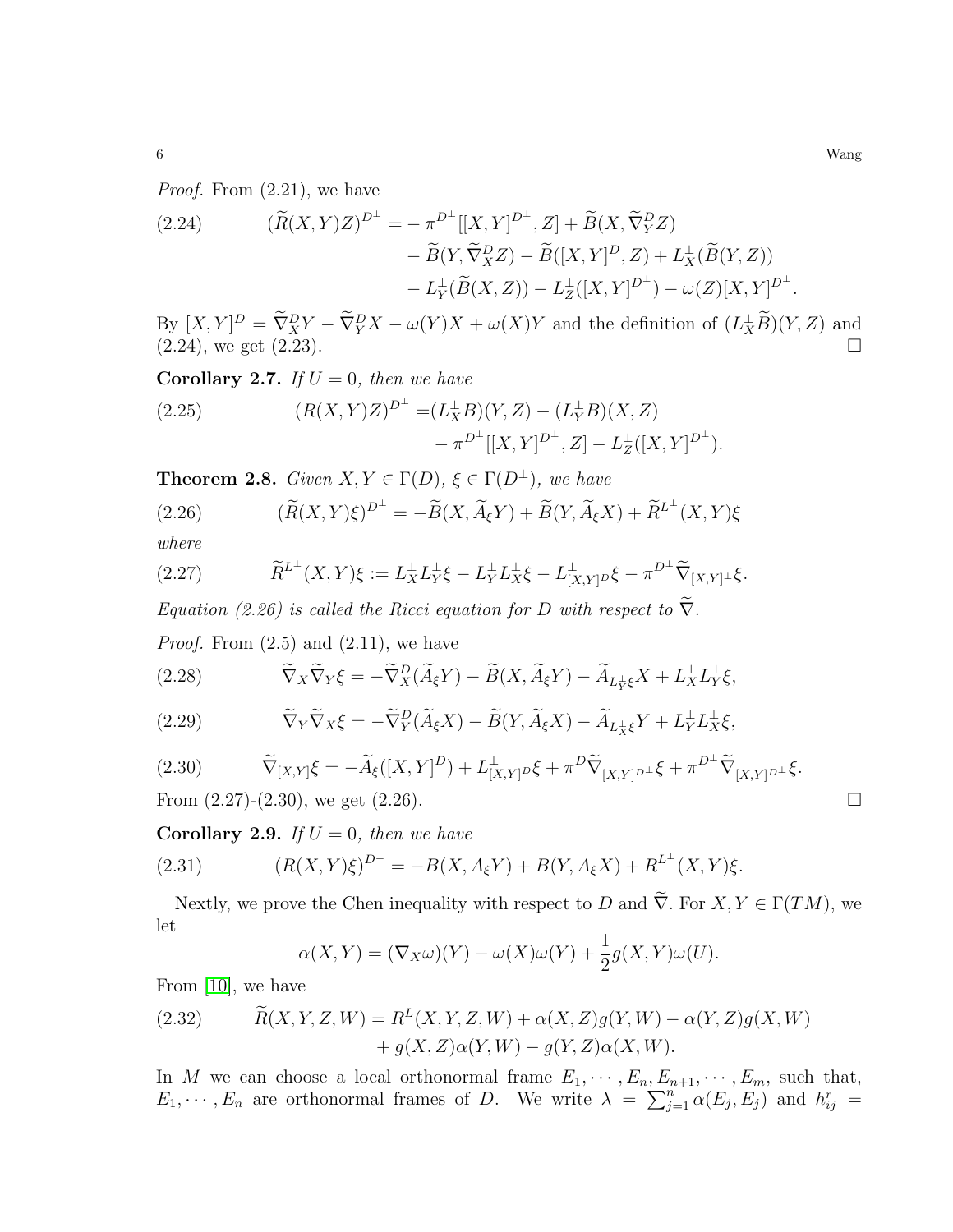$g(B(E_i, E_j), E_r)$  and  $h_{ij}^r = g(\widetilde{B}(E_i, E_j), E_r)$  for  $1 \le i, j \le n$  and  $n + 1 \le r \le m$ . The squared length of B is  $||B||^2 = \sum_{i,j=1}^n g(B(E_i, E_j), B(E_i, E_j))$  and the squared length of  $\widetilde{B}$  is  $||\widetilde{B}||^2 = \sum_{i,j=1}^n g(\widetilde{B}(E_i,E_j), \widetilde{B}(E_i,E_j)).$  Let M be an m-dimensional real space form of constant sectional curvature c endowed with a semi-symmetric connection  $\tilde{\nabla}$ . The curvature tensor  $R^L$  with respect to the Levi-Civita connection on M is expressed by

(2.33) 
$$
R^{L}(X, Y, Z, W) = c\{g(X, W)g(Y, Z) - g(X, Z)g(Y, W)\}.
$$

By (2.32) and (2.33), we get

(2.34) 
$$
R(X, Y, Z, W) = c\{g(X, W)g(Y, Z) - g(X, Z)g(Y, W)\} + \alpha(X, Z)g(Y, W) - \alpha(Y, Z)g(X, W) + g(X, Z)\alpha(Y, W) - g(Y, Z)\alpha(X, W).
$$

Let  $\Pi \subset D$ , be a 2-plane section. Denote by  $\widetilde{K}^D(\Pi)$  the sectional curvature of D with the induced connection  $\tilde{\nabla}^D$  defined by

(2.35) 
$$
\widetilde{K}^D(\Pi) = \frac{1}{2} [\widetilde{R}^D(E_1, E_2, E_2, E_1) - \widetilde{R}^D(E_1, E_2, E_1, E_2)],
$$

where  $E_1, E_2$  are orthonormal basis of  $\Pi$  and  $\widetilde{K}^D(\Pi)$  is independent of the choice of  $e_1, e_2$ . For any orthonormal basis  $\{E_1, \dots, E_n\}$  of D, the scalar curvature  $\tilde{\tau}^D$  with respect to D and  $\widetilde{\nabla}^D$  is defined by

(2.36) 
$$
\widetilde{\tau}^D = \frac{1}{2} \sum_{1 \leq i,j \leq n} \widetilde{R}^D(E_i, E_j, E_j, E_i).
$$

By Theorem 2.4, we have

(2.37) 
$$
\widetilde{R}(X,Y,Z,W) = \widetilde{R}^{D}(X,Y,Z,W) + g(\widetilde{B}(Y,W),\widetilde{B}(X,Z)) - g(\widetilde{B}(X,W),\widetilde{B}(Y,Z)) + g(B(Z,W),[X,Y]).
$$

Let  $E_1, E_2$  be the orthonormal basis of  $\Pi \subset D$  and define

(2.38) 
$$
A^{D} = \frac{1}{2} \sum_{1 \le i,j \le n} g(B(E_j, E_i), [E_j, E_i]),
$$

$$
\Omega^{\Pi} = \alpha(E_1, E_1) + \alpha(E_2, E_2) - \frac{1}{2} g(B(E_1, E_2) - B(E_2, E_1), [E_1, E_2]).
$$

Then  $A^D$  and  $\Omega^{\Pi}$  are independent of the choice of the orthonormal basis. For the distribution  $D$  of the real space form  $M$  endowed with a semi-symmetric metric connection, we establish the following inequality, which we called the Chen first inequality.

**Theorem 2.10.** Let  $TM = D \oplus D^{\perp}$ ,  $\dim D = n \geq 3$ , and let M be a manifold with *constant sectional curvature* c endowed with a connection  $\nabla$ *, then* (2.39)

$$
\widetilde{\tau}^D - \widetilde{K}^D(\Pi) \le \frac{(n+1)(n-2)}{2}c - (n-1)\lambda + A^D + \Omega^{\Pi} + \frac{n^2(n-2)}{2(n-1)}\|\widetilde{H}\|^2 + \frac{1}{2}\|\widetilde{B}\|^2.
$$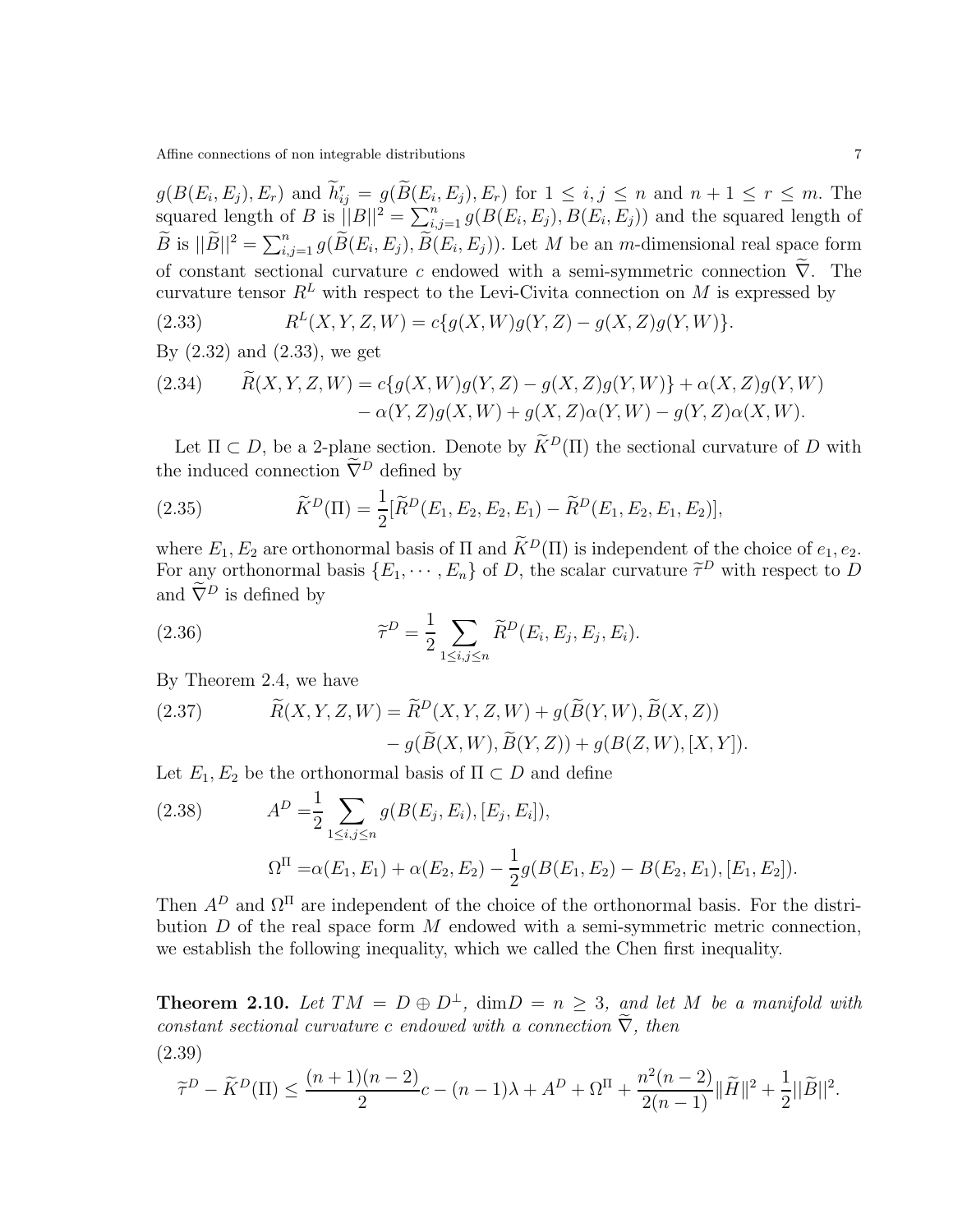*Proof.* Let  ${E_1, \dots, E_n}$  and  ${E_{n+1}, \dots, E_m}$  be orthonormal basis of D and D<sup>⊥</sup> respectively. Let  $E_1, E_2$  be the orthonormal basis of  $\Pi \subset D$ . By (2.34), we obtain

(2.40) 
$$
\widetilde{R}(E_1, E_2, E_1, E_2) = -c + \alpha(E_1, E_1) + \alpha(E_2, E_2).
$$

By  $(2.37)$ , we have

(2.41) 
$$
\widetilde{R}(E_1, E_2, E_1, E_2) = \widetilde{R}^D(E_1, E_2, E_1, E_2) + g(\widetilde{B}(E_2, E_2), \widetilde{B}(E_1, E_1)) - g(\widetilde{B}(E_1, E_2), \widetilde{B}(E_2, E_1)) + g(B(E_1, E_2), [E_1, E_2]).
$$

By  $(2.40)$  and  $(2.41)$ , we obtain

(2.42) 
$$
\widetilde{R}^D(E_1, E_2, E_1, E_2) = -c + \alpha(E_1, E_1) + \alpha(E_2, E_2) - g(B(E_1, E_2), [E_1, E_2]) - \sum_{r=n+1}^m [\widetilde{h}_{11}^r \widetilde{h}_{22}^r - \widetilde{h}_{12}^r \widetilde{h}_{21}^r].
$$

Similarly to (2.42), we have

(2.43) 
$$
\widetilde{R}^D(E_1, E_2, E_2, E_1) = c - \alpha(E_1, E_1) - \alpha(E_2, E_2) - g(B(E_2, E_1), [E_1, E_2]) + \sum_{r=n+1}^m [\widetilde{h}_{11}^r \widetilde{h}_{22}^r - \widetilde{h}_{12}^r \widetilde{h}_{21}^r].
$$

By  $(2.35),(2.42)$  and  $(2.43)$ , we obtain

(2.44) 
$$
\widetilde{K}^D(\Pi) = c - \Omega^{\Pi} + \sum_{r=n+1}^m [\widetilde{h}_{11}^r \widetilde{h}_{22}^r - \widetilde{h}_{12}^r \widetilde{h}_{21}^r].
$$

Similarly to (2.43), we have

(2.45) 
$$
\widetilde{R}^{D}(E_{i}, E_{j}, E_{i}) = c - \alpha(E_{j}, E_{j}) - \alpha(E_{i}, E_{i}) - g(\widetilde{B}(E_{j}, E_{i}), \widetilde{B}(E_{i}, E_{j})) + g(\widetilde{B}(E_{i}, E_{i}), \widetilde{B}(E_{j}, E_{j})) - g(B(E_{j}, E_{i}), [E_{i}, E_{j}]).
$$

Then

(2.46) 
$$
\widetilde{\tau}^{D} = \frac{1}{2} \sum_{1 \le i \ne j \le n} \widetilde{R}^{D}(E_{i}, E_{j}, E_{j}, E_{i})
$$

$$
= \frac{n(n-1)}{2}c - (n-1)\lambda + A^{D} + \sum_{r=n+1}^{m} \sum_{1 \le i < j \le n} [\widetilde{h}_{ii}^{r} \widetilde{h}_{jj}^{r} - \widetilde{h}_{ij}^{r} \widetilde{h}_{ji}^{r}].
$$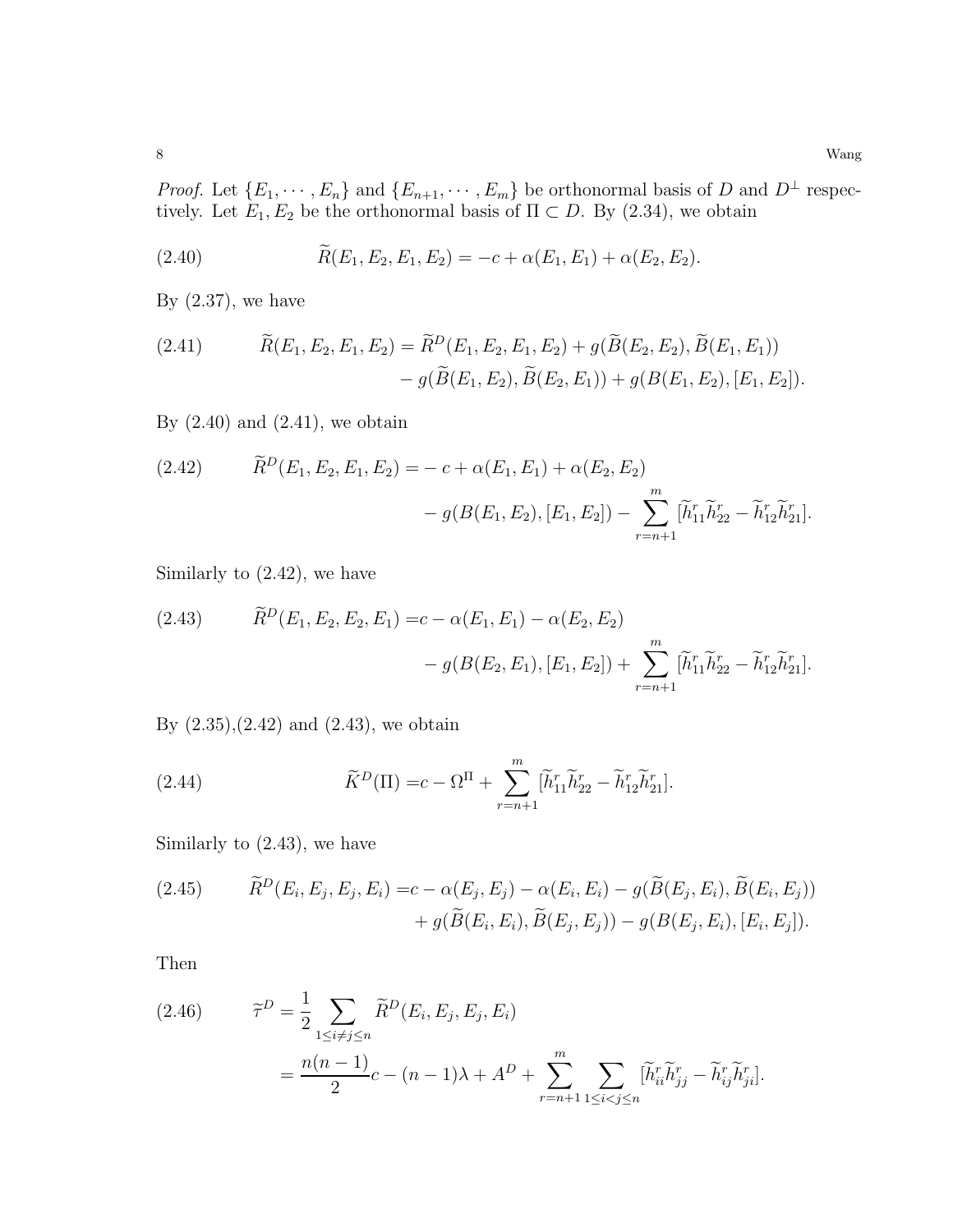Affine connections of non integrable distributions  $\qquad \qquad \, 9$ 

So (2.47)

$$
\tilde{\tau}^{D} - \tilde{K}^{D}(\Pi) = \frac{(n+1)(n-2)}{2}c - (n-1)\lambda + A^{D} + \Omega^{\Pi}
$$
  
+ 
$$
\sum_{r=n+1}^{m} \left[ \sum_{1 \leq i < j \leq n} \tilde{h}_{ii}^{r} \tilde{h}_{jj}^{r} - \tilde{h}_{11}^{r} \tilde{h}_{22}^{r} - \sum_{1 \leq i < j \leq n} \tilde{h}_{ij}^{r} \tilde{h}_{ji}^{r} + \tilde{h}_{12}^{r} \tilde{h}_{21}^{r} \right]
$$
  
= 
$$
\frac{(n+1)(n-2)}{2}c - (n-1)\lambda + A^{D} + \Omega^{\Pi}
$$
  
+ 
$$
\sum_{r=n+1}^{m} \left[ (\tilde{h}_{11}^{r} + \tilde{h}_{22}^{r}) \sum_{3 \leq j \leq n} \tilde{h}_{jj}^{r} + \sum_{3 \leq i < j \leq n} \tilde{h}_{ii}^{r} \tilde{h}_{jj}^{r} - \sum_{1 \leq i < j \leq n} \tilde{h}_{ij}^{r} \tilde{h}_{ji}^{r} + \tilde{h}_{12}^{r} \tilde{h}_{21}^{r} \right]
$$

By Lemma 2.4 in [\[19\]](#page-27-8), we get

(2.48) 
$$
\sum_{r=n+1}^{m} [(\widetilde{h}_{11}^{r} + \widetilde{h}_{22}^{r}) \sum_{3 \leq j \leq n} \widetilde{h}_{jj}^{r} + \sum_{3 \leq i < j \leq n} \widetilde{h}_{ii}^{r} \widetilde{h}_{jj}^{r}] \leq \frac{n^{2}(n-2)}{2(n-1)} ||\widetilde{H}||^{2}.
$$

We note that

$$
(2.49)
$$
\n
$$
\sum_{r=n+1}^{m} \left[-\sum_{1 \leq i < j \leq n} \tilde{h}_{ij}^{r} \tilde{h}_{ji}^{r} + \tilde{h}_{12}^{r} \tilde{h}_{21}^{r}\right]
$$
\n
$$
= \sum_{r=n+1}^{m} \left[-\sum_{3 \leq j \leq n} \tilde{h}_{1j}^{r} \tilde{h}_{j1}^{r} - \sum_{2 \leq i < j \leq n} \tilde{h}_{ij}^{r} \tilde{h}_{ji}^{r}\right]
$$
\n
$$
\leq \sum_{r=n+1}^{m} \left[\sum_{3 \leq j \leq n} \frac{(\tilde{h}_{1j}^{r})^{2} + (\tilde{h}_{j1})^{2}}{2} + \sum_{2 \leq i < j \leq n} \frac{(\tilde{h}_{ij}^{r})^{2} + (\tilde{h}_{ji})^{2}}{2}\right]
$$
\n
$$
\leq \sum_{r=n+1}^{m} \left[\sum_{3 \leq j \leq n} \frac{(\tilde{h}_{1j}^{r})^{2} + (\tilde{h}_{j1})^{2}}{2} + \sum_{2 \leq i < j \leq n} \frac{(\tilde{h}_{ij}^{r})^{2} + (\tilde{h}_{ji})^{2}}{2} + \sum_{i=1}^{n} \frac{(\tilde{h}_{ii}^{r})^{2}}{2} + \frac{(\tilde{h}_{i2})^{2} + (\tilde{h}_{21})^{2}}{2}\right]
$$
\n
$$
= \frac{\|\tilde{B}\|^{2}}{2}.
$$

By  $(2.47)-(2.49)$ , we get  $(2.39)$ .

**Corollary 2.11.** *If*  $U \in \Gamma(D)$ *, then*  $H = \widetilde{H}$ *. In this case, the inequality in Theorem 2.10 becomes* (2.50)

$$
\widetilde{\tau}^D - \widetilde{K}^D(\Pi) \le \frac{(n+1)(n-2)}{2}c - (n-1)\lambda + A^D + \Omega^{\Pi} + \frac{n^2(n-2)}{2(n-1)}\|H\|^2 + \frac{1}{2}\|B\|^2.
$$

Corollary 2.12. *The equality case of (2.39) holds if and only if* D *is totally geodesic with respect to*  $\nabla$  *and*  $h_{12}^r = h_{21}^r = 0$ .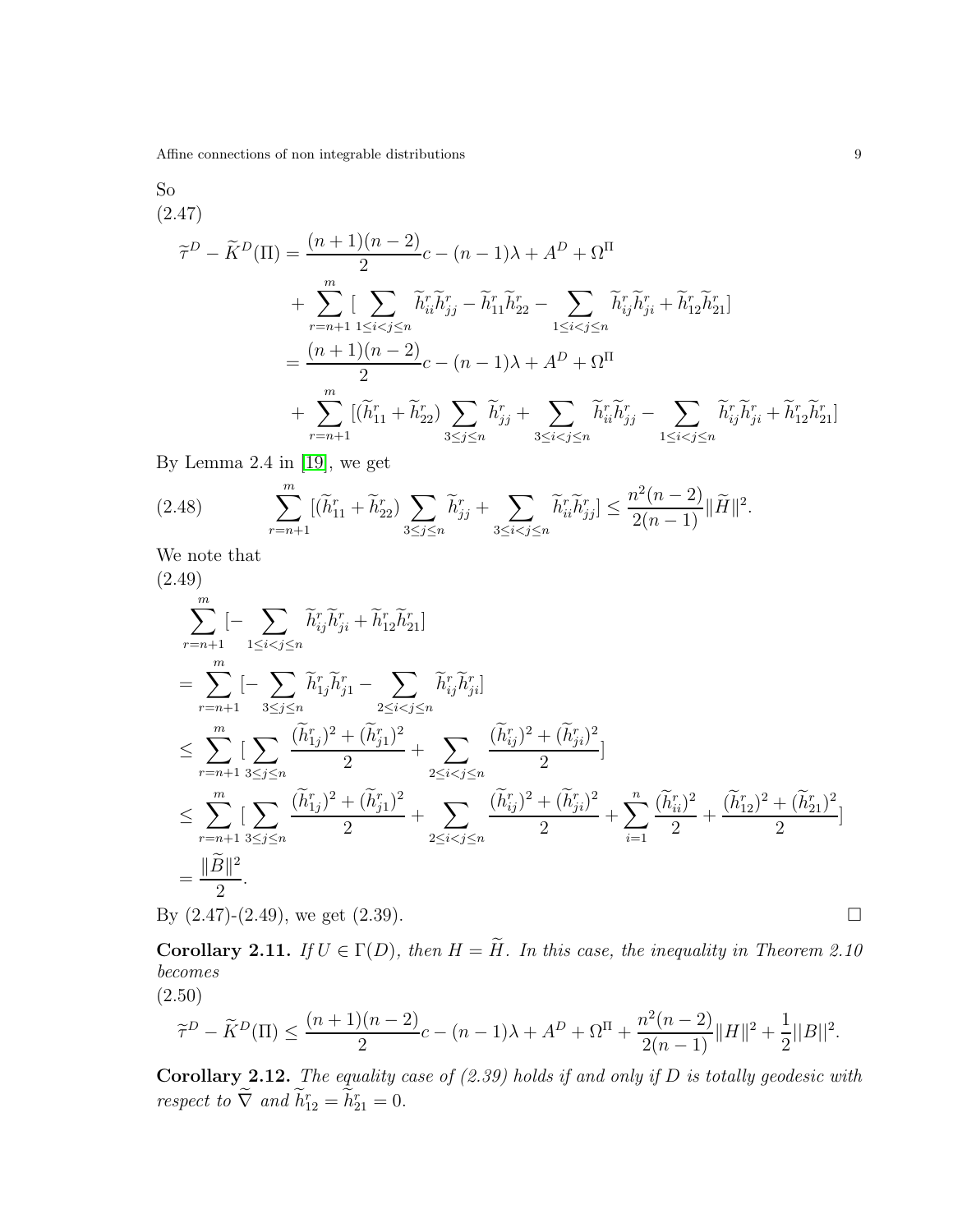*Proof.* The equality case of (2.49) holds if and only if  $h_{ii}^r = 0$ , for  $1 \le i \le n$ ,  $h_{12}^r = h_{21}^r = 0$ and  $h_{1j}^r = -h_{j1}^r$  for  $3 \le j \le n$  and  $h_{kl}^r = -h_{lk}^r$  for  $2 \le k < l \le n$ .

The equality case of (2.48) holds if and only if  $h_{11}^r + h_{22}^r = h_{ii}^r$  for  $3 \le i \le n$ . So Corollary 2.12 holds.  $\square$ 

For each unit vector field  $X \in \Gamma(D)$ , we choose the orthonormal basis  $\{E_1, \dots, E_n\}$  of D such that  $E_1 = X$ . We define

(2.51) 
$$
\widetilde{\text{Ric}}^{D}(X) = \sum_{j=2}^{n} \widetilde{R}^{D}(X, E_{j}, E_{j}, X); A^{D}(X) = \sum_{j=2}^{n} g(B(E_{j}, X), [E_{j}, X])
$$

$$
\|\widetilde{B}^{X}\|^{2} = \sum_{j=2}^{n} [g(\widetilde{B}(X, E_{j}), \widetilde{B}(X, E_{j})) + g(\widetilde{B}(E_{j}, X), \widetilde{B}(E_{j}, X))].
$$

**Theorem 2.13.** Let  $TM = D \oplus D^{\perp}$ ,  $\dim D = n \geq 2$ , and let M be a manifold with *constant sectional curvature* c endowed with a connection  $\tilde{\nabla}$ , then

$$
(2.52) \qquad \widetilde{\text{Ric}}^{D}(X) \le (n-1)c - \lambda + (2-n)\alpha(X,X) + \frac{n^2}{4} \|\widetilde{H}\|^2 + \frac{\|\widetilde{B}^X\|^2}{2} + A^D(X).
$$

*Proof.* Similarly to (2.45), we have

(2.53)

$$
\widetilde{\text{Ric}}^{D}(X) \leq (n-1)c - \lambda + (2-n)\alpha(X,X) + \sum_{r=n+1}^{m} \sum_{j=2}^{n} [\widetilde{h}_{11}^{r} \widetilde{h}_{jj}^{r} - \widetilde{h}_{1j}^{r} \widetilde{h}_{j1}^{r}] + A^{D}(X).
$$

By Lemma 2.5 in [\[19\]](#page-27-8), we get

(2.54) 
$$
\sum_{r=n+1}^{n+p} \sum_{j=2}^{n} \widetilde{h}_{11}^r \widetilde{h}_{jj}^r \leq \frac{n^2}{4} ||\widetilde{H}||^2.
$$

We note that

(2.55) 
$$
- \sum_{r=n+1}^{m} \sum_{j=2}^{n} \widetilde{h}_{1j}^{r} \widetilde{h}_{j1}^{r} \leq \sum_{r=n+1}^{m} \sum_{j=2}^{n} \frac{(\widetilde{h}_{1j}^{r})^{2} + (\widetilde{h}_{j1}^{r})^{2}}{2} = \frac{\|\widetilde{B}^{X}\|^{2}}{2}.
$$

By  $(2.53)-(2.55)$ , we get  $(2.52)$ .

**Corollary 2.14.** *The equality case of (2.52) holds if and only if*  $\hat{h}^r_{1j} = -\hat{h}^r_{j1}$  *for*  $2 \le j \le n$  $and$   $h_{11}^r - h_{22}^r - \cdots - h_{nn}^r = 0.$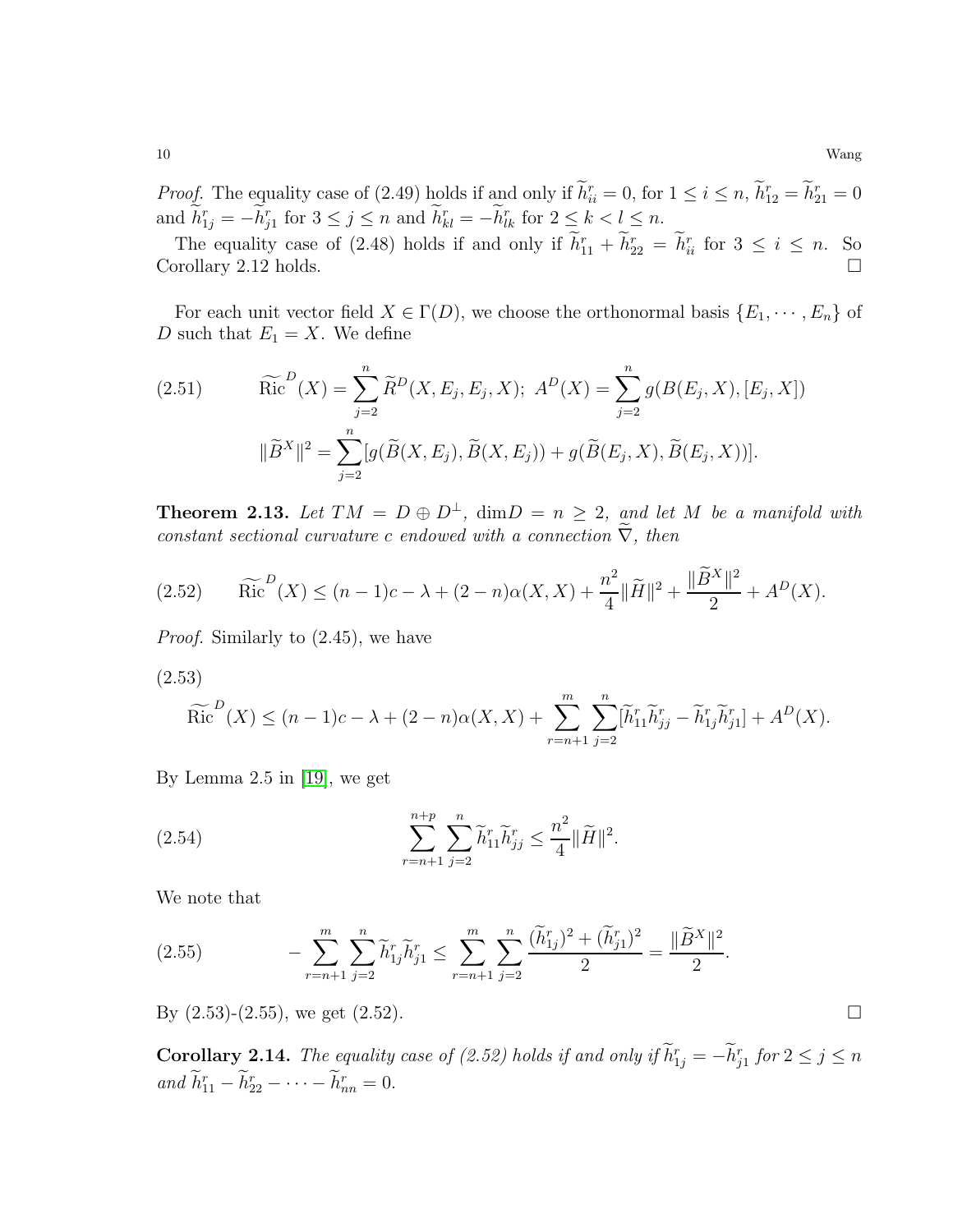## 3. Non integrable distributions with a semi-symmetric non-metric **CONNECTION**

Let  $U \in \Gamma(TM)$  be a vector field and  $\omega$  be a 1-form defined by  $\omega(V) = g(U, V)$  for any  $V \in \Gamma(TM)$ . We define the semi-symmetric non-metric connection on M

(3.1) 
$$
\nabla_X Y = \nabla_X Y + \omega(Y) X.
$$

Let for  $X, Y \in \Gamma(D)$ 

(3.2) 
$$
\widehat{\nabla}_X Y = \widehat{\nabla}_X^D Y + \widehat{B}(X, Y), \ \widehat{\nabla}_X^D Y = \pi^D \widehat{\nabla}_X Y, \ \widehat{B}(X, Y) = \pi^{D^\perp} \widehat{\nabla}_X Y.
$$

We call the  $B(X, Y)$  the second fundamental form with respect to the semi-symmetric non-metric connection. By  $(3.1)$  and  $(3.2)$ , we have

(3.3) 
$$
\widehat{\nabla}_X^D Y = \nabla_X^D Y + \omega(Y)X, \ \widehat{B}(X, Y) = B(X, Y).
$$

By  $(3.3)$ , we have

(3.4) 
$$
\widehat{\nabla}^D_X(g^D)(Y,Z) = -\omega(Y)g^D(X,Z) - \omega(Z)g^D(X,Y), \n\widehat{T}^D(X,Y) = -[X,Y]^{D^{\perp}} + \omega(Y)X - \omega(X)Y.
$$

Similarly to the case  $D = TM$ , we have

**Theorem 3.1.** *There exists a unique linear connection*  $\widehat{\nabla}^D : \Gamma(D) \times \Gamma(D) \to \Gamma(D)$  *on* D*, which satisfies the property (3.4).*

We may define the mean curvature vector and minimal distributions and totally geodesic distributions with respect to  $\hat{\nabla}$ . We have

**Proposition 3.2.** D is minimal (resp. totally geodesic, umbilical) with respect to  $\nabla$  if *and only if* D *is minimal (resp. totally geodesic, umbilical) with respect to*  $\hat{\nabla}$ *.* 

Let

$$
\widehat{\nabla}_X \xi = -\widehat{A}_{\xi} X + L_X^{\perp} \xi,
$$

where  $\hat{A}_{\xi} = (A_{\xi} - \omega(\xi))I$ . Similarly to (2.12) and (2.13), we may define  $\hat{R}$  and  $\hat{R}^D$ , then similarly to Theorems 2.4, 2.6, 2.8, we have

**Theorem 3.3.** *Given*  $X, Y, Z, W \in \Gamma(D)$  *and*  $\xi \in \Gamma(D)$ *, we have* 

$$
(3.6) \ \widehat{R}(X,Y,Z,W) = \widehat{R}^D(X,Y,Z,W) - g(B(X,W),B(Y,Z)) + g(B(Y,W),B(X,Z)) + g(X,W)\omega(B(Y,Z)) - g(Y,W)\omega(B(X,Z)) + g(B(Z,W),[X,Y]).
$$

(3.7) 
$$
(\widehat{R}(X,Y)Z)^{D^{\perp}} = (\widehat{L}_X^{\perp}B)(Y,Z) - (\widehat{L}_Y^{\perp}B)(X,Z) - \omega(X)B(Y,Z) + \omega(Y)B(X,Z) - \pi^{D^{\perp}}[[X,Y]^{D^{\perp}},Z] - L_Z^{\perp}([X,Y]^{D^{\perp}}) - \omega(Z)[X,Y]^{D^{\perp}},
$$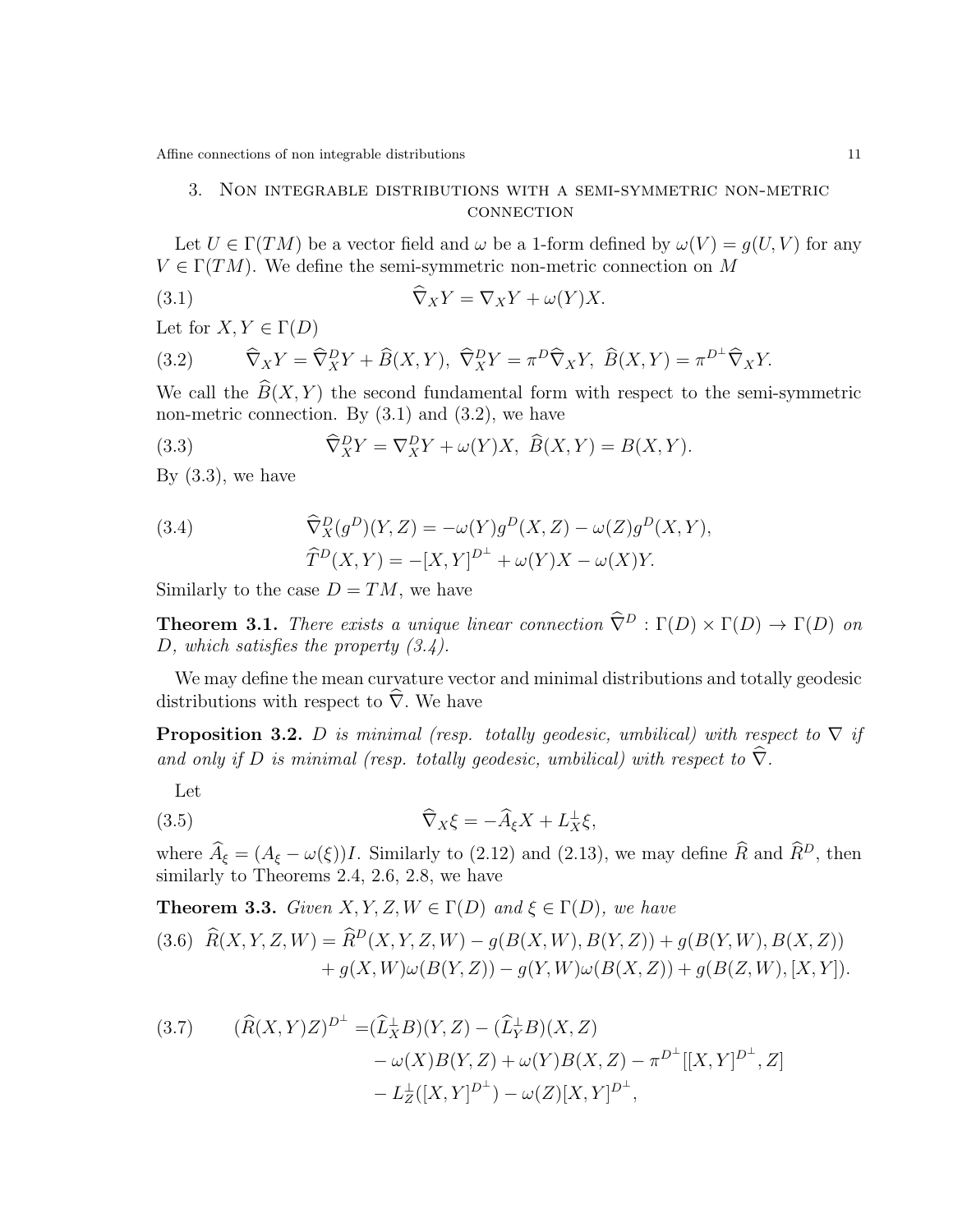12 Wang

where 
$$
(\widehat{L}_X^{\perp}B)(Y,Z) = L_X^{\perp}(B(Y,Z)) - B(\widehat{\nabla}_X^D Y, Z) - B(Y, \widehat{\nabla}_X^D Z).
$$
  
(3.8) 
$$
(\widehat{R}(X,Y)\xi)^{D^{\perp}} = -B(X, \widehat{A}_{\xi}Y) + B(Y, \widehat{A}_{\xi}X) + \widehat{R}^{L^{\perp}}(X,Y)\xi,
$$

*where*

$$
\widehat{R}^{L^{\perp}}(X,Y)\xi := L_X^{\perp}L_Y^{\perp}\xi - L_Y^{\perp}L_X^{\perp}\xi - L_{[X,Y]}^{\perp}D\xi - \pi^{D^{\perp}}\widehat{\nabla}_{[X,Y]^{\perp}}\xi.
$$

We may define  $\hat{K}^D(\Pi)$ ,  $\hat{\tau}^D$  similarly. For  $X, Y \in \Gamma(TM)$ , we let

$$
\alpha_1(X,Y) = (\nabla_X \omega)(Y) - \omega(X)\omega(Y).
$$

Let  $\lambda_1 = \sum_{j=1}^n \alpha_1(E_j, E_j)$ . From [\[13\]](#page-27-4), we have

(3.9) 
$$
\widehat{R}(X, Y, Z, W) = R^{L}(X, Y, Z, W) + \alpha_{1}(X, Z)g(Y, W) - \alpha_{1}(Y, Z)g(X, W).
$$

Let  $M$  be an m-dimensional real space form of constant sectional curvature  $c$  endowed with a semi-symmetric connection  $\nabla$ . By (2.33) and (3.9), we get

(3.10) 
$$
\hat{R}(X, Y, Z, W) = c\{g(X, W)g(Y, Z) - g(X, Z)g(Y, W)\} + \alpha_1(X, Z)g(Y, W) - \alpha_1(Y, Z)g(X, W).
$$

Let

(3.11) 
$$
\text{tr}(\alpha_1|_{\Pi}) = \alpha_1(E_1, E_1) + \alpha_1(E_2, E_2), \text{ tr}(B|_{\Pi}) = B(E_1, E_1) + B(E_2, E_2),
$$

$$
\Omega^{\Pi*} = -\frac{1}{2}g(B(E_1, E_2) - B(E_2, E_1), [E_1, E_2]).
$$

**Theorem 3.4.** *Let*  $TM = D \oplus D^{\perp}$ ,  $\dim D = n \geq 3$ , and let M be a manifold with constant *sectional curvature c endowed with a connection*  $\hat{\nabla}$ *, then* 

(3.12)

$$
\hat{\tau}^D - \hat{K}^D(\Pi) \le \frac{(n+1)(n-2)}{2}c - \frac{n-1}{2}\lambda_1 - \frac{n(n-1)}{2}\omega(H) + \frac{1}{2}\text{tr}(\alpha_1|_{\Pi}) + \frac{1}{2}\omega(\text{tr}(B|_{\Pi})) + A^D + \Omega^{\Pi*} + \frac{n^2(n-2)}{2(n-1)}\|H\|^2 + \frac{1}{2}\|B\|^2.
$$

*Proof.* Let  $\{E_1, \dots, E_n\}$  and  $\{E_{n+1}, \dots, E_m\}$  be orthonormal basis of D and  $D^{\perp}$  respectively. Let  $E_1, E_2$  be the orthonormal basis of  $\Pi \subset D$ . By (3.10), we obtain

(3.13) 
$$
\widehat{R}(E_1, E_2, E_1, E_2) = -c + \alpha_1(E_1, E_1).
$$

By  $(3.6)$ , we have

(3.14)  
\n
$$
\widehat{R}^D(E_1, E_2, E_1, E_2) = -c + \alpha_1(E_1, E_1) + g(B(E_1, E_2), B(E_2, E_1))
$$
\n
$$
- g(B(E_1, E_1), B(E_2, E_2)) + \omega(B(E_1, E_1)) - g(B(E_1, E_2), [E_1, E_2]),
$$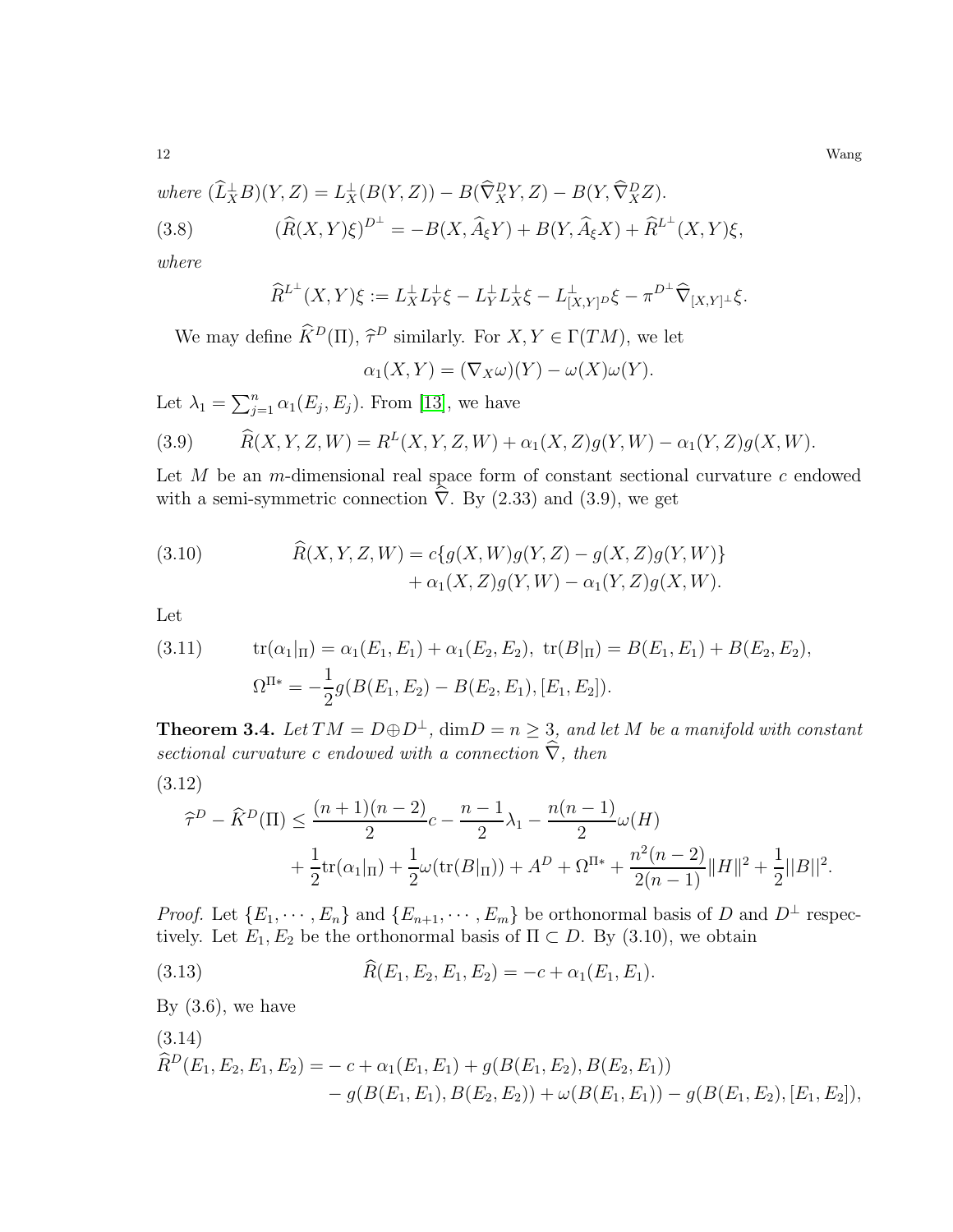Similarly, we have

(3.15)  
\n
$$
\hat{R}^{D}(E_1, E_2, E_2, E_1) = c - \alpha_1(E_2, E_2) - g(B(E_1, E_2), B(E_2, E_1))
$$
\n
$$
+ g(B(E_1, E_1), B(E_2, E_2)) - \omega(B(E_2, E_2)) - g(B(E_2, E_1), [E_1, E_2]).
$$

So we obtain

(3.16) 
$$
\hat{K}^{D}(\Pi) = c - \frac{1}{2} \text{tr}(\alpha_{1} |_{\Pi}) - \frac{1}{2} g(\text{tr}(B |_{\Pi}), U) - \Omega^{\Pi^{*}} + \sum_{r=n+1}^{m} [h_{11}^{r} h_{22}^{r} - h_{12}^{r} h_{21}^{r}].
$$

Similarly to (3.15), we have

(3.17)  
\n
$$
\hat{R}^{D}(E_{i}, E_{j}, E_{j}, E_{i}) = c - \alpha_{1}(E_{j}, E_{j}) - g(B(E_{i}, E_{j}), B(E_{j}, E_{i})) + g(B(E_{i}, E_{i}), B(E_{j}, E_{j})) - \omega(B(E_{j}, E_{j})) - g(B(E_{j}, E_{i}), [E_{i}, E_{j}]).
$$

Then

$$
(3.18) \ \ \hat{\tau}^D = \frac{1}{2} \sum_{1 \le i \neq j \le n} \hat{R}^D(E_i, E_j, E_j, E_i)
$$
  
= 
$$
\frac{n(n-1)}{2}c - \frac{n-1}{2}\lambda - \frac{n(n-1)}{2}\omega(H) + A^D + \sum_{r=n+1}^m \sum_{1 \le i < j \le n} [h_{ii}^r h_{jj}^r - h_{ij}^r h_{ji}^r].
$$

So

(3.19) 
$$
\widehat{\tau}^D - \widehat{K}^D(\Pi) = \frac{(n+1)(n-2)}{2}c - \frac{n-1}{2}\lambda - \frac{n(n-1)}{2}\omega(H) + \frac{1}{2}\text{tr}(\alpha_1|_{\Pi}) + \frac{1}{2}g(\text{tr}(B|_{\Pi}), U) + A^D + \Omega^{\Pi^*} + \sum_{r=n+1}^m \left[\sum_{1 \le i < j \le n} h_{ii}^r h_{jj}^r - h_{11}^r h_{22}^r - \sum_{1 \le i < j \le n} h_{ij}^r h_{ji}^r + h_{12}^r h_{21}^r\right].
$$

(3.20)

By  $(2.48)$  and  $(2.49)$ , we get  $(3.12)$ .

Corollary 3.5. *The equality case of (3.12) holds if and only if* D *is totally geodesic with respect to*  $\nabla$  *and*  $h_{12}^r = h_{21}^r = 0$ .

**Theorem 3.6.** *Let*  $TM = D \oplus D^{\perp}$ ,  $\dim D = n \geq 2$ , and let M be a manifold with constant *sectional curvature c endowed with a connection*  $\vec{\hat{\nabla}}$ *, then* 

(3.21) 
$$
\widehat{\text{Ric}}^{D}(X) \le (n-1)c - \lambda + \alpha_1(X, X) - n\omega(H) + \omega(B(X, X)) + \frac{n^2}{4} ||H||^2 + \frac{||B^X||^2}{2} + A^D(X).
$$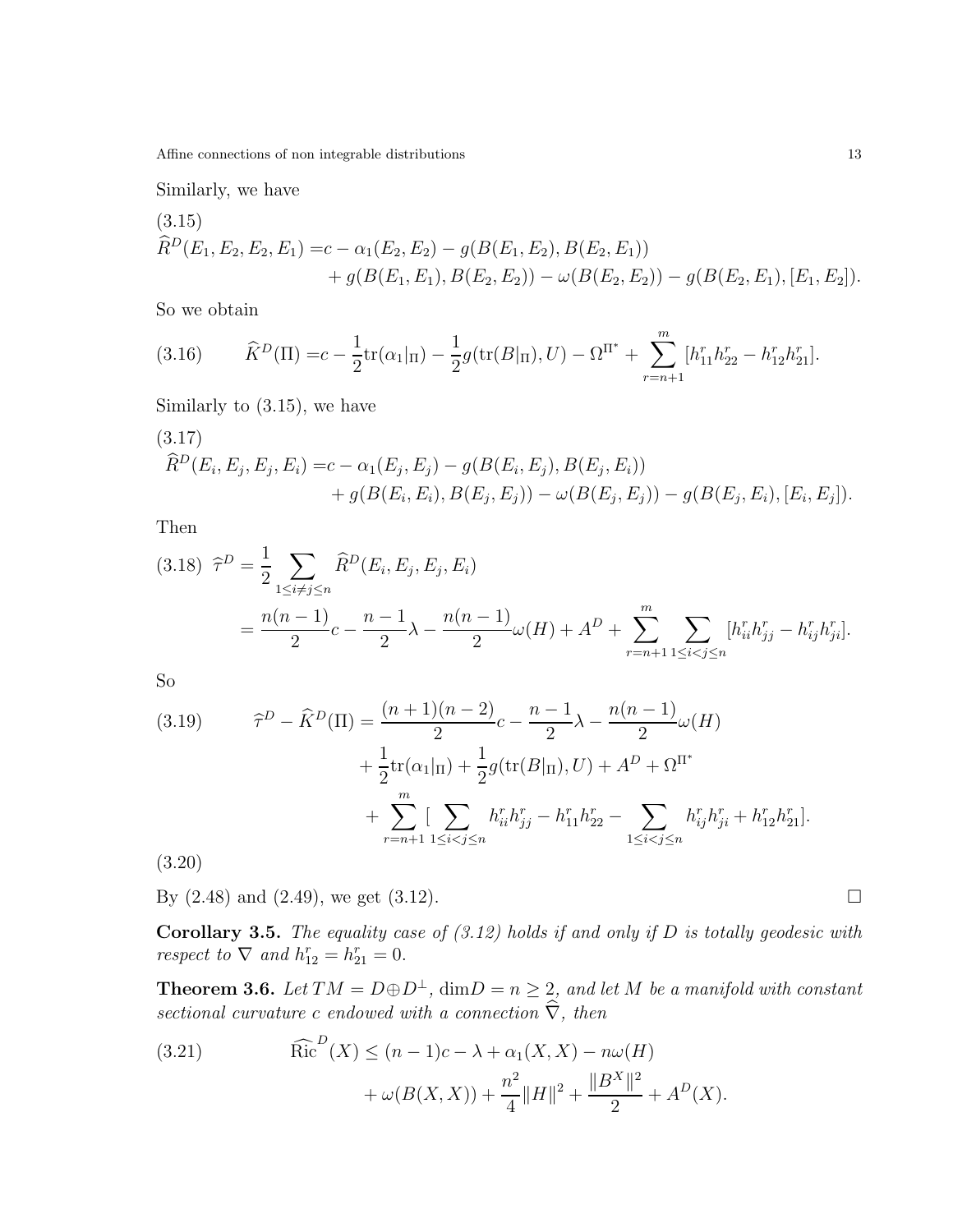*Proof.* By (3.17), we have

(3.22) \t\t\t\t
$$
\widehat{\text{Ric}}^D(X) \le (n-1)c - \lambda + \alpha_1(X, X) - n\omega(H)
$$
  
\t\t\t\t $+ \omega(B(X, X)) + A^D(X) + \sum_{r=n+1}^m \sum_{j=2}^n [h_{11}^r h_{jj}^r - h_{1j}^r h_{j1}^r].$ 

By  $(2.54)$  and  $(2.55)$ , we get  $(3.21)$ .

**Corollary 3.7.** *The equality case of (3.21) holds if and only if*  $h_{1j}^r = -h_{j1}^r$  *for*  $2 \le j \le n$ *and*  $h_{11}^r - h_{22}^r - \cdots - h_{nn}^r = 0.$ 

#### 4. Non integrable distributions with a statistical connection

Let  $(M, g, \overline{\nabla})$  denote a statistical manifold and  $(M, g, \overline{\nabla}^*)$  denote a dual statistical manifold. Then

(4.1) 
$$
\overline{\nabla}_X Y = \nabla_X Y + K(X, Y); \overline{\nabla}_X^* Y = \nabla_X Y - K(X, Y),
$$

where  $K : \Gamma(TM) \times \Gamma(TM) \rightarrow \Gamma(TM)$  is a tensor field. Let  $C(X, Y, Z) = g(K(X, Y), Z)$ , then  $C(X, Y, Z)$  is a symmetric tensor. Let

(4.2) 
$$
\overline{\nabla}_X Y = \overline{\nabla}_X^D Y + \overline{B}(X, Y); \overline{\nabla}_X^* Y = \overline{\nabla}_X^{D,*} Y + \overline{B}^*(X, Y),
$$

where

(4.3) 
$$
\overline{\nabla}_X^D Y = \nabla_X^D Y + \pi^D K(X, Y); \ \overline{\nabla}_X^{D,*} Y = \nabla_X^D Y - \pi^D K(X, Y).
$$

$$
\overline{B}(X, Y) = B(X, Y) + \pi^{D^\perp} K(X, Y); \ \overline{B}^*(X, Y) = B(X, Y) - \pi^{D^\perp} K(X, Y)
$$

Let  $\overline{A}_{\xi}$ ,  $\overline{A}_{\xi}^*$  $\tilde{\xi}: \Gamma(D) \to \Gamma(D)$  defined by

(4.4) 
$$
g(\overline{A}_{\xi}X,Y) = g(\overline{B}(X,Y),\xi); g(\overline{A}_{\xi}^*X,Y) = g(\overline{B}^*(X,Y),\xi),
$$

where  $\overline{A}_{\xi}$ ,  $\overline{A}_{\xi}^{*}$  are called shape operators on D with respect to  $\overline{\nabla}$ ,  $\overline{\nabla}^{*}$  respectively. Then  $\overline{A}_{\xi}X = -\pi D \overline{\nabla}_{X}^{*} \xi, \overline{A}_{\xi}^{*} X = -\pi D \overline{\nabla}_{X} \xi$  Let

(4.5) 
$$
\overline{\nabla}_X \xi = -\overline{A}_{\xi}^* X + \overline{L}_X^{\perp} \xi; \ \overline{\nabla}_X^* \xi = -\overline{A}_{\xi} X + \overline{L}_X^{\perp,*} \xi,
$$

which we called the Weingarten formulas.  $\overline{L}_X^{\perp} \xi$ ,  $\overline{L}_X^{\perp,*} \xi$ :  $\Gamma(D) \times \Gamma(D^{\perp}) \to \Gamma(D^{\perp})$  are dual connections on  $D^{\perp}$  along  $\Gamma(D)$ . Similarly to (2.12) and (2.13), we may define  $\overline{R}, \overline{R}^D, \overline{R}^*, \overline{R}^{D, *}.$ 

**Theorem 4.1.** *Given*  $X, Y, Z, W \in \Gamma(D)$ *, we have* 

(4.6) 
$$
\overline{R}(X,Y,Z,W) = \overline{R}^{D}(X,Y,Z,W) + g(\overline{B}^{*}(Y,W), \overline{B}(X,Z)) - g(\overline{B}^{*}(X,W), \overline{B}(Y,Z)) + g(\overline{B}^{*}(Z,W), [X,Y]).
$$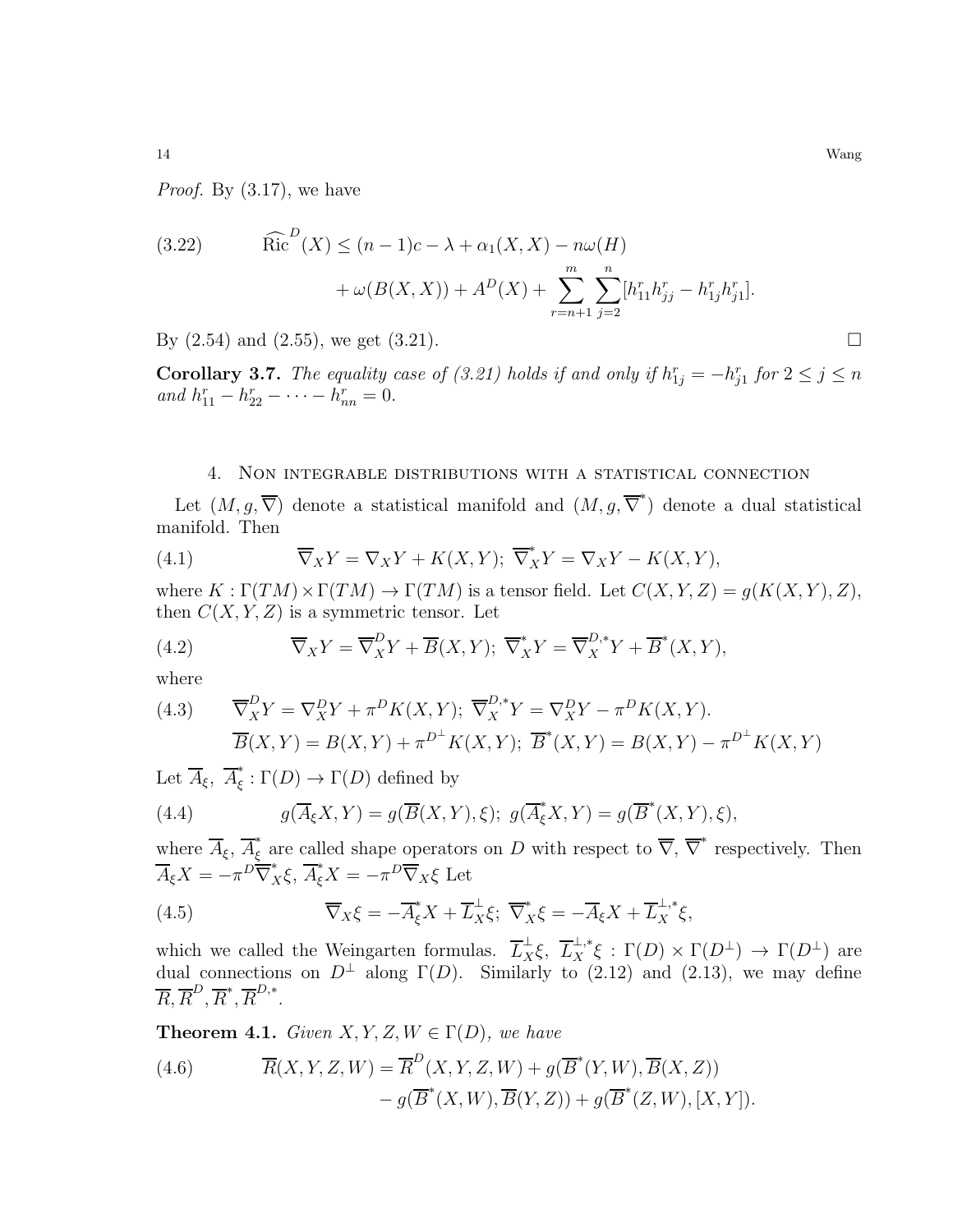*Proof.* From Equations (4.2) and (4.5), we have for  $X, Y, Z \in \Gamma(D)$ 

(4.7) 
$$
\overline{\nabla}_X \overline{\nabla}_Y Z = \overline{\nabla}_X^D \overline{\nabla}_Y^D Z + \overline{B}(X, \overline{\nabla}_Y^D Z) - \overline{A}_{\overline{B}(Y,Z)}^* X + \overline{L}_X^{\perp} (\overline{B}(Y,Z)),
$$

(4.8) 
$$
\overline{\nabla}_Y \overline{\nabla}_X Z = \overline{\nabla}_Y^D \overline{\nabla}_X^D Z + \overline{B}(Y, \overline{\nabla}_X^D Z) - \overline{A}_{\overline{B}(X,Z)}^* Y + \overline{L}_Y^{\perp} (\overline{B}(X,Z)),
$$

(4.9) 
$$
\overline{\nabla}_{[X,Y]}Z = \overline{\nabla}_{[X,Y]}^{D} Z + \overline{B}([X,Y]^{D}, Z) - \overline{A}_{[X,Y]^{D}}^{*} Z + \overline{L}_{Z}^{\perp}([X,Y]^{D^{+}}) + [[X,Y]^{D^{+}}, Z].
$$

So we get

(4.10) 
$$
\overline{R}(X,Y)Z = \overline{R}^D(X,Y)Z - \pi^{D^{\perp}}[[X,Y]^{D^{\perp}},Z] + \overline{B}(X,\overline{\nabla}_Y^D Z) \n- \overline{B}(Y,\overline{\nabla}_X^D Z) - \overline{B}([X,Y]^{D},Z) - \overline{A}^*_{\overline{B}(Y,Z)}X \n+ \overline{A}^*_{\overline{B}(X,Z)}Y + \overline{L}^{\perp}_X(\overline{B}(Y,Z)) - \overline{L}^{\perp}_Y(\overline{B}(X,Z)) \n+ \overline{A}^*_{[X,Y]^{D^{\perp}}}Z - \overline{L}^{\perp}_Z([X,Y]^{D^{\perp}}).
$$

By (4.4) and (4.10), we get (4.6).

By  $(4.10)$ , we have

**Theorem 4.2.** *Given*  $X, Y, Z \in \Gamma(D)$ *, the following equality holds:* 

(4.11) 
$$
[\overline{R}(X,Y)Z]^{D^{\perp}} = -\pi^{D^{\perp}}[[X,Y]^{D^{\perp}},Z] + \overline{B}(X,\overline{\nabla}_Y^D Z)
$$

$$
- \overline{B}(Y,\overline{\nabla}_X^D Z) - \overline{B}([X,Y]^D,Z)
$$

$$
+ \overline{L}_X^{\perp}(\overline{B}(Y,Z)) - \overline{L}_Y^{\perp}(\overline{B}(X,Z)) - \overline{L}_Z^{\perp}([X,Y]^{D^{\perp}}).
$$

From  $(4.2)$ ,  $(4.4)$  and  $(4.5)$ , we get

**Theorem 4.3.** *Given*  $X, Y \in \Gamma(D)$ *,*  $\xi, \eta \in \Gamma(D^{\perp})$ *, we have* 

(4.12) 
$$
g(\overline{R}(X,Y)\xi,\eta) = g(\overline{A}_{\eta}Y,\overline{A}_{\xi}^*X)) - g(\overline{A}_{\eta}X,\overline{A}_{\xi}^*Y)) + g(\overline{R}^{L^{\perp}}(X,Y)\xi,\eta),
$$

*where*

(4.13) 
$$
\overline{R}^{L^{\perp}}(X,Y)\xi := \overline{L}_X^{\perp}\overline{L}_Y^{\perp}\xi - \overline{L}_Y^{\perp}\overline{L}_X^{\perp}\xi - \overline{L}_{[X,Y]}^{\perp}\nu\xi - \pi^{D^{\perp}}\overline{\nabla}_{[X,Y]^{\perp}}\xi.
$$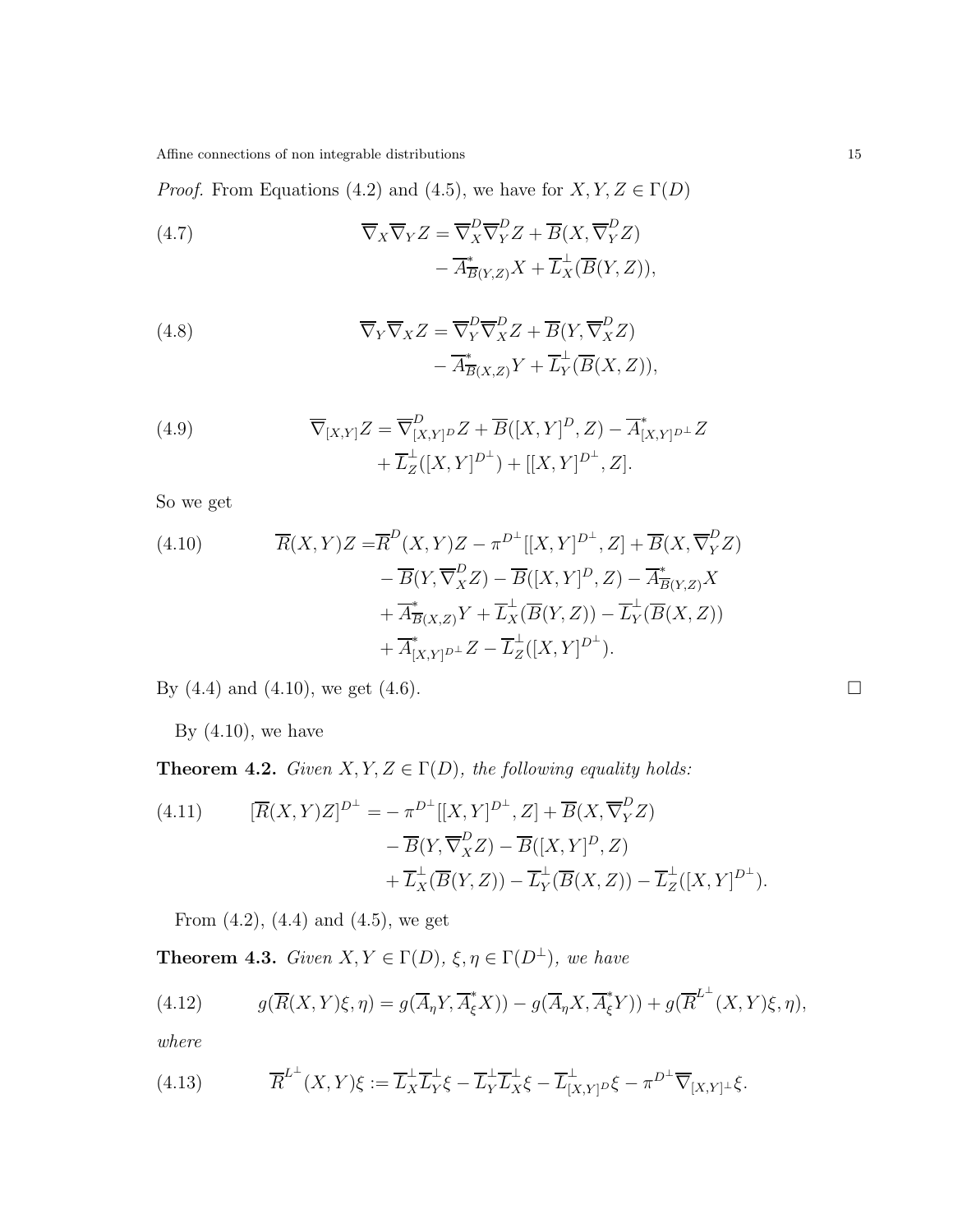## 5. Examples

## Example 1

Consider the 3-dimensional unit sphere  $\mathbb{S}^3$  as a Riemannian manifold endowed with the metric induced from  $\mathbb{R}^4$ . The tangent space of  $\mathbb{S}^3$  at each point has an orthonormal basis given by the vector fields

$$
X_1 = x_2 \partial_{x_1} - x_1 \partial_{x_2} - x_4 \partial_{x_3} + x_3 \partial_{x_4}
$$
  
\n
$$
X_2 = x_4 \partial_{x_1} - x_3 \partial_{x_2} + x_2 \partial_{x_3} - x_1 \partial_{x_4}
$$
  
\n
$$
X_3 = x_3 \partial_{x_1} + x_4 \partial_{x_2} - x_1 \partial_{x_3} - x_2 \partial_{x_4}.
$$

Then

(5.1) 
$$
[X_1, X_2] = 2X_3, [X_1, X_3] = -2X_2, [X_2, X_3] = 2X_1.
$$

Let  $\nabla$  be the Levi-Civita connection on  $\mathbb{S}^3$ . By (5.1) and the Koszul formula, we have

(5.2) 
$$
\nabla_{X_1} X_2 = X_3, \nabla_{X_2} X_1 = -X_3, \nabla_{X_1} X_1 = \nabla_{X_2} X_2 = \nabla_{X_3} X_3 = 0, \n\nabla_{X_1} X_3 = -X_2, \nabla_{X_3} X_1 = X_2, \nabla_{X_2} X_3 = X_1, \nabla_{X_3} X_2 = -X_1.
$$

Consider the distribution  $D_1 = span{X_1, X_2}$ , which is not integrable by (5.1). The metric of  $D_1$  is induced by the metric on  $\mathbb{S}^3$ . Let  $U = X_1 + X_3$ . By (5.2), we have

(5.3) 
$$
\nabla_{X_i}^{D_1} X_j = 0, \ \forall i, j = 1, 2, \ B(X_1, X_1) = B(X_2, X_2) = 0, B(X_1, X_2) = X_3, \ B(X_2, X_1) = -X_3.
$$

So  $D_1$  is totally geodesic distribution with respect to  $\nabla$ . By (2.6), we obtain

(5.4) 
$$
\widetilde{\nabla}_X^{D_1} Y = \nabla_X^{D_1} Y + g(X_1, Y)X - g(X, Y)X_1, \ \widetilde{B}(X, Y) = B(X, Y) - g(X, Y)X_3.
$$
  
So

(5.5) 
$$
\begin{aligned}\n\widetilde{\nabla}_{X_1}^{D_1} X_1 &= 0, \ \widetilde{\nabla}_{X_1}^{D_1} X_2 = 0, \ \widetilde{\nabla}_{X_2}^{D_1} X_1 = X_1, \ \widetilde{\nabla}_{X_2}^{D_1} X_2 = -X_1 \\
\widetilde{B}(X_1, X_1) &= -X_3, \ \widetilde{B}(X_1, X_2) = X_3, \\
\widetilde{B}(X_2, X_1) &= -X_3, \ \widetilde{B}(X_2, X_2) = -X_3, \ \widetilde{H} = -X_3.\n\end{aligned}
$$

By  $(2.8)$  and  $(2.11)$ , we have

(5.6) 
$$
A_{X_3}X_1 = X_2, A_{X_3}X_2 = -X_1, \tilde{A}_{X_3}X_1 = X_2 - X_1, \tilde{A}_{X_3}X_2 = -X_1 - X_2, L_{X_1}^{\perp}X_3 = L_{X_2}^{\perp}X_3 = 0.
$$

By  $(2.13),(2.35),(2.36)$  and  $(5.5)$ , we have

(5.7) 
$$
\widetilde{R}^{D^1}(X_1, X_2)X_1 = -4X_2, \ \widetilde{R}^{D^1}(X_1, X_2)X_2 = 4X_1, \ \widetilde{K}^{D^1}(D_1) = 4, \ \widetilde{\tau}^{D_1} = 4.
$$

By  $(3.2)$ , we have

(5.8) 
$$
\widehat{\nabla}_X^{D_1} Y = \nabla_X^{D_1} Y + g(X_1, Y)X, \ \widehat{B}(X, Y) = B(X, Y).
$$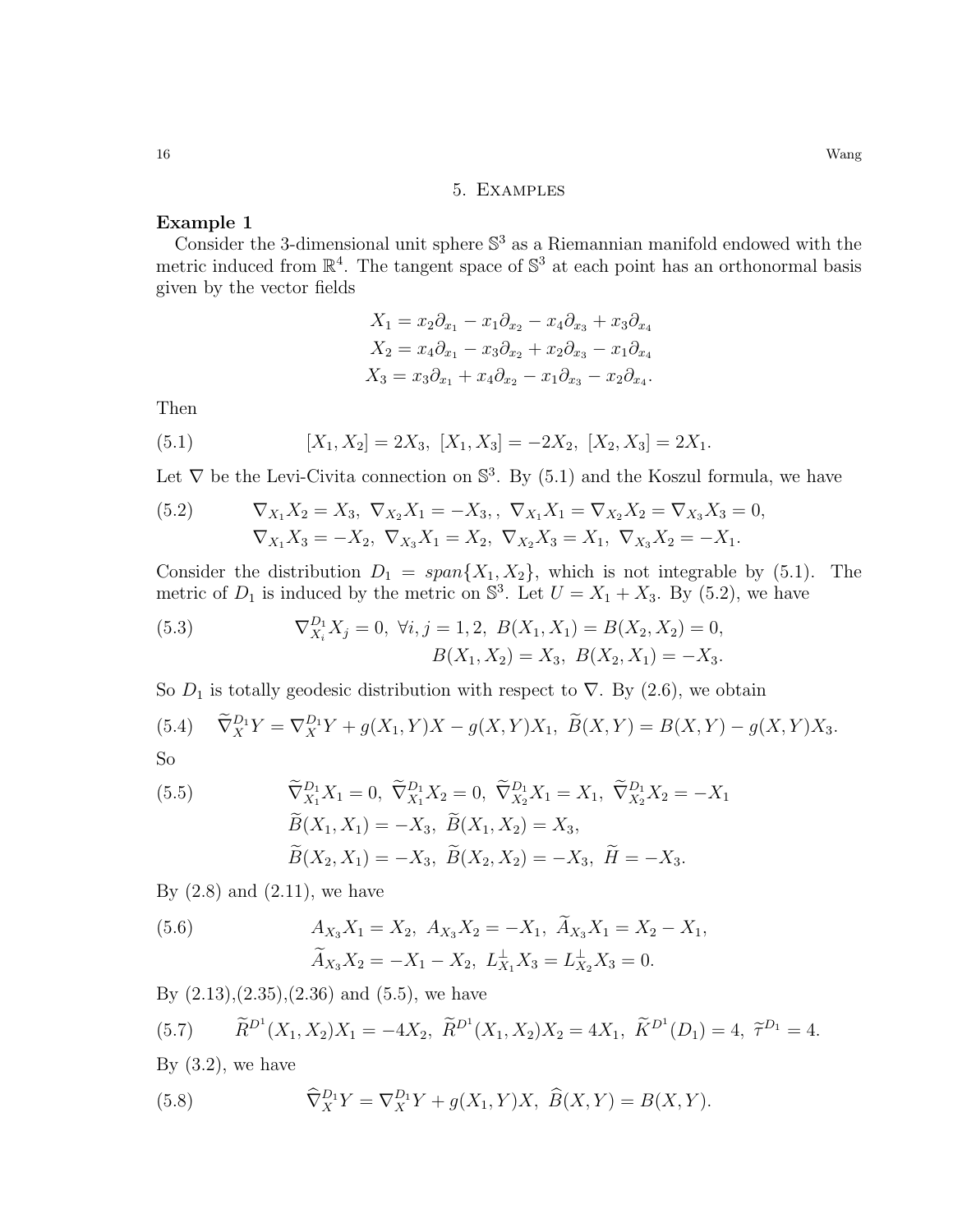So

(5.9) 
$$
\widehat{\nabla}_{X_1}^{D_1} X_1 = X_1, \ \widehat{\nabla}_{X_1}^{D_1} X_2 = 0, \ \widehat{\nabla}_{X_2}^{D_1} X_1 = X_2, \ \widehat{\nabla}_{X_2}^{D_1} X_2 = 0
$$

$$
\widehat{B}(X_1, X_1) = 0, \ \widehat{B}(X_1, X_2) = X_3,
$$

$$
\widehat{B}(X_2, X_1) = -X_3, \ \widehat{B}(X_2, X_2) = 0,
$$

$$
\widehat{R}^{D^1}(X_1, X_2)X_1 = -5X_2, \ \widehat{R}^{D^1}(X_1, X_2)X_2 = 4X_1.
$$

We consider the distribution  $D^2 = span{X_1, X_3}$  and  $U = X_2 + X_3$ , then similarly we get

(5.10) 
$$
\widetilde{\nabla}^{D_2}_{X_1} X_1 = -X_3, \ \widetilde{\nabla}^{D_2}_{X_1} X_3 = X_1, \ \widetilde{\nabla}^{D_2}_{X_3} X_1 = 0, \ \widetilde{\nabla}^{D_2}_{X_3} X_3 = 0.
$$

$$
\widetilde{R}^{D^2}(X_1, X_3) X_1 = 4X_3, \ \widetilde{R}^{D^2}(X_1, X_3) X_3 = 4X_1, \ \widetilde{K}^{D^2}(D_2) = 0, \ \widetilde{\tau}^{D_2} = 0.
$$

Similarly, we obtain

(5.11) 
$$
\widehat{\nabla}_{X_1}^{D_2} X_1 = 0, \ \widehat{\nabla}_{X_1}^{D_2} X_3 = X_1, \ \widehat{\nabla}_{X_3}^{D_2} X_1 = 0, \ \widehat{\nabla}_{X_3}^{D_2} X_3 = X_3.
$$

$$
\widehat{R}^{D^2} (X_1, X_3) X_1 = 4X_3, \ \widehat{R}^{D^2} (X_1, X_3) X_3 = 5X_1, \ \widehat{K}^{D^2} (D_2) = \frac{1}{2}, \ \widehat{\tau}^{D_2} = \frac{1}{2}.
$$

### Example 2

Let  $M = \mathbb{R} \times \mathbb{S}^3$  and  $D^1 = \text{span}\{X_1, X_2\}$  and  $T\mathbb{S}^3 = D^1 \oplus D^{1,\perp}$ . Let  $f(t) \in C^\infty(\mathbb{R})$ without zero points. Let  $\pi_1 : \mathbb{R} \times \mathbb{S}^3 \to \mathbb{R}; (t, x) \to t$  and  $\pi_2 : \mathbb{R} \times \mathbb{S}^3 \to \mathbb{S}^3; (t, x) \to x$ . Let

(5.12) 
$$
g_f^M = \pi_1^* dt^2 \oplus f^2 \pi_2^* g^{D^1} \oplus \pi_2^* g^{D^{1,\perp}};
$$

$$
D = \pi_1^*(T\mathbb{R}) \oplus \pi_2^* D^1; \ g^D = \pi_1^* dt^2 \oplus f^2 \pi_2^* g^{D^1}.
$$

We call  $(D, g^D)$  the warped product distribution on M. Let  $\nabla^f$  be the Levi-Civita connection on  $(M, g_f^M)$  and  $\partial_t = \frac{\partial}{\partial t}$  and  $\partial_t(f) = f'$ , then by the Koszul formula and (5.12), we get

(5.13) 
$$
\nabla_{\partial_t}^f \partial_t = 0, \nabla_{\partial_t}^f X_1 = \frac{f'}{f} X_1, \nabla_{X_1}^f \partial_t = \frac{f'}{f} X_1, \nabla_{\partial_t}^f X_2 = \frac{f'}{f} X_2,
$$

$$
\nabla_{X_2}^f \partial_t = \frac{f'}{f} X_2, \nabla_{\partial_t}^f X_3 = \nabla_{X_3}^f \partial_t = 0, \nabla_{X_1}^f X_1 = \nabla_{X_2}^f X_2 = -f f' \partial_t,
$$

$$
\nabla_{X_1}^f X_2 = X_3, \nabla_{X_2}^f X_1 = -X_3, \nabla_{X_1}^f X_3 = -\frac{X_2}{f^2}, \nabla_{X_3}^f X_1 = (2 - \frac{1}{f^2}) X_2,
$$

$$
\nabla_{X_2}^f X_3 = \frac{X_1}{f^2}, \nabla_{X_3}^f X_2 = (\frac{1}{f^2} - 2) X_1, \nabla_{X_3}^f X_3 = 0.
$$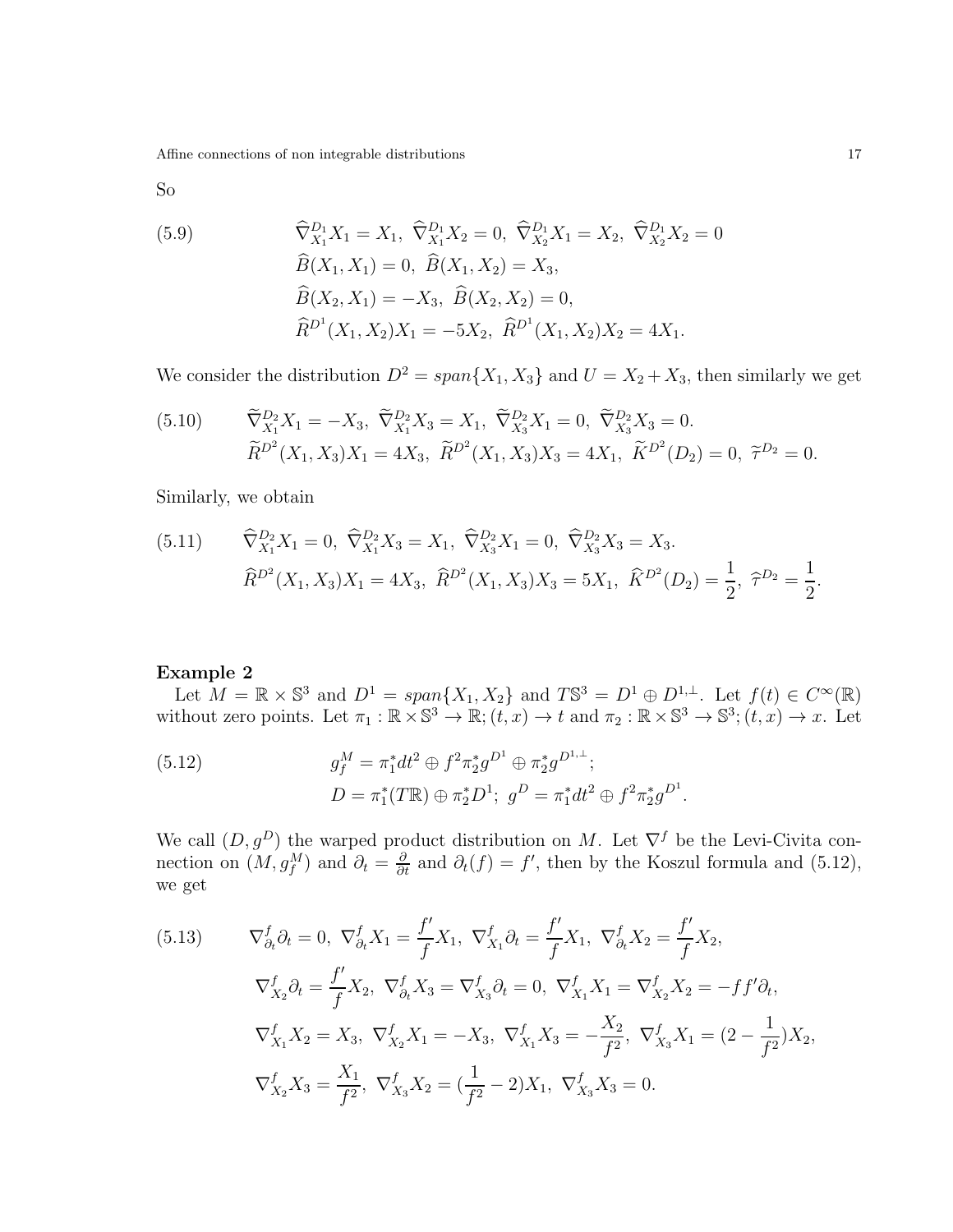So we obtain

$$
(5.14)
$$
  
\n
$$
R^{f}(\partial_{t}, X_{1})\partial_{t} = \frac{f''}{f}X_{1}, R^{f}(\partial_{t}, X_{2})\partial_{t} = \frac{f''}{f}X_{2}, R^{f}(\partial_{t}, X_{3})\partial_{t} = 0,
$$
  
\n
$$
R^{f}(\partial_{t}, X_{1})X_{1} = -ff''\partial_{t}, R^{f}(\partial_{t}, X_{1})X_{2} = -\frac{f'}{f}X_{3}, R^{f}(\partial_{t}, X_{1})X_{3} = f^{-3}f'X_{2},
$$
  
\n
$$
R^{f}(\partial_{t}, X_{2})X_{1} = \frac{f'}{f}X_{3}, R^{f}(\partial_{t}, X_{2})X_{2} = -ff''\partial_{t}, R^{f}(\partial_{t}, X_{2})X_{3} = -f^{-3}f'X_{1},
$$
  
\n
$$
R^{f}(\partial_{t}, X_{3})X_{1} = 2f^{-3}f'X_{2}, R^{f}(\partial_{t}, X_{3})X_{2} = -2f^{-3}f'X_{1}, R^{f}(\partial_{t}, X_{3})X_{3} = 0,
$$
  
\n
$$
R^{f}(X_{1}, X_{2})\partial_{t} = \frac{2f'}{f}X_{3}, R^{f}(X_{1}, X_{3})\partial_{t} = f'f^{-3}X_{2}, R^{f}(X_{2}, X_{3})\partial_{t} = -f^{-3}f'X_{1},
$$
  
\n
$$
R^{f}(X_{1}, X_{2})X_{1} = [(f')^{2} + 3f^{-2} - 4]X_{2}, R^{f}(X_{1}, X_{2})X_{2} = [-(f')^{2} - 3f^{-2} + 4]X_{1},
$$
  
\n
$$
R^{f}(X_{1}, X_{2})X_{3} = -2f^{-1}f'\partial_{t}, R^{f}(X_{1}, X_{3})X_{1} = -f^{-2}X_{3}, R^{f}(X_{1}, X_{3})X_{2} = -f^{-1}f'\partial_{t},
$$
  
\n
$$
R^{f}(X_{1}, X_{3})X_{3} = f^{-4}X_{1}, R^{f}(X_{2}, X_{3})X_{1} = f^{-1}f'\partial_{t},
$$
  
\n
$$
R^{f}(X_{2}, X_{3})X_{
$$

By  $R^f(X_2, X_3)X_3 = f^{-4}X_2$ , then  $(M, g_f^M)$  is not flat. Let  $Ric^f(X, Y) = \sum_{k=1}^4 g(R^f(X, E_k)Y, E_k)$ where  $\{E_k\}$  are the orthonormal basis of  $(M, g_j^M)$ . Then we have

(5.15) 
$$
Ric^{f}(\partial_{t}, \partial_{t}) = \frac{2f''}{f}, Ric^{f}(X_{1}, X_{1}) = Ric^{f}(X_{2}, X_{2}) = ff'' + (f')^{2} + 2f^{-2} - 4,
$$

$$
Ric^{f}(X_{3}, X_{3}) = -2f^{-4}, Ric^{f}(\partial_{t}, X_{1}) = Ric^{f}(\partial_{t}, X_{2}) = Ric^{f}(\partial_{t}, X_{3}) = 0,
$$

$$
Ric^{f}(X_{1}, X_{2}) = Ric^{f}(X_{1}, X_{3}) = Ric^{f}(X_{2}, X_{3}) = 0.
$$

Then it is easy to get that  $(M, g_f^M)$  is not Einstein. Let  $s^f = \sum_k \text{Ric}^f(E_k, E_k)$ , then

(5.16) 
$$
s^f = 4f^{-1}f'' + 2f^{-2}(f')^2 - 8f^{-2} - 2f^{-4} + 4.
$$

Let  $D = span\{\partial_t, X_1, X_2\}$ , by (5.13), we have

(5.17) 
$$
\nabla_{\partial_t}^D \partial_t = 0, \ \nabla_{\partial_t}^D X_1 = \frac{f'}{f} X_1, \ \nabla_{X_1}^D \partial_t = \frac{f'}{f} X_1, \ \nabla_{\partial_t}^D X_2 = \frac{f'}{f} X_2, \n\nabla_{X_2}^D \partial_t = \frac{f'}{f} X_2, \ \nabla_{X_1}^D X_1 = \nabla_{X_2}^D X_2 = -f f' \partial_t, \n\nabla_{X_1}^D X_2 = 0, \ \nabla_{X_2}^D X_1 = 0,
$$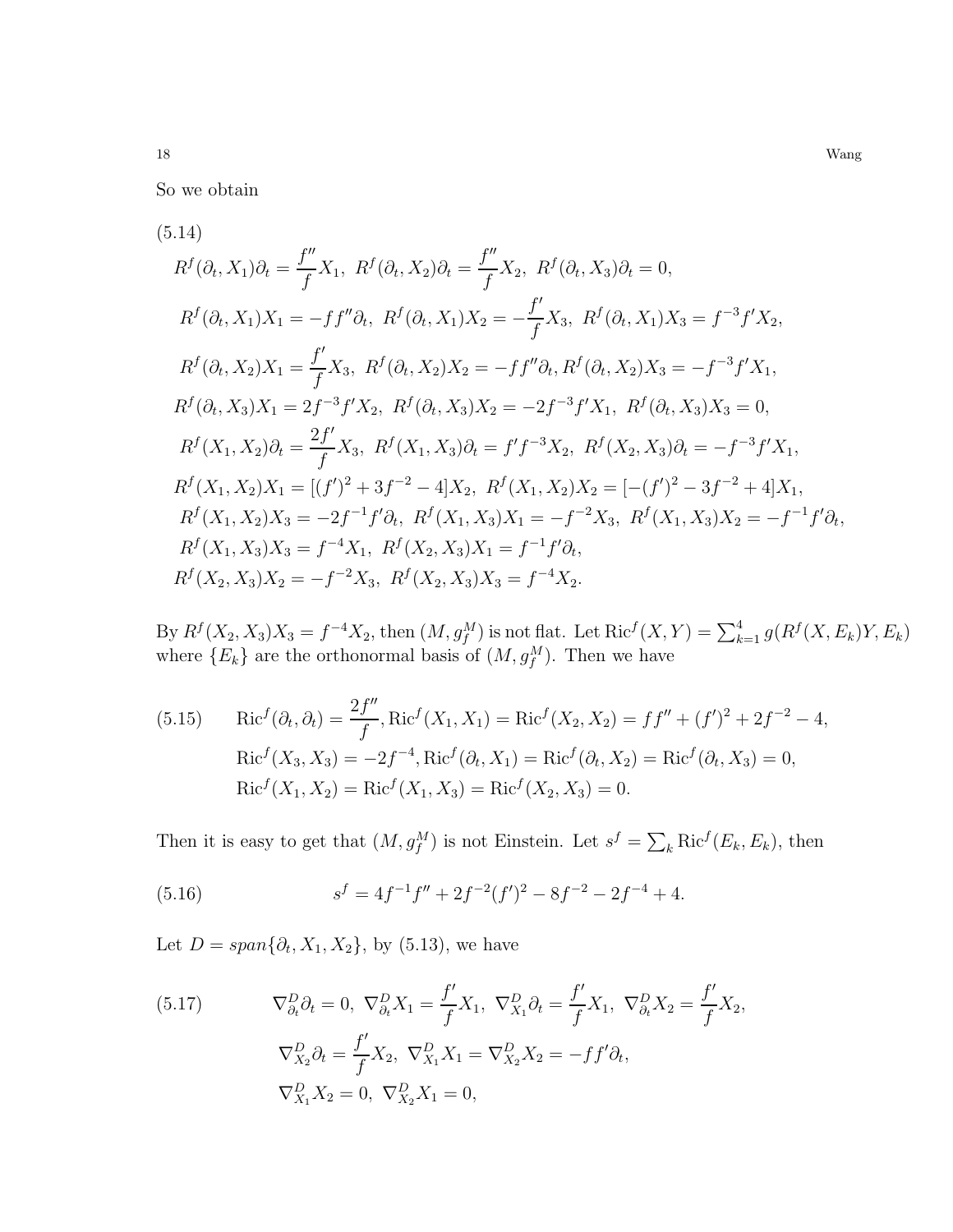and

(5.18) 
$$
B(\partial_t, \partial_t) = B(X_1, X_1) = B(X_2, X_2) = B(X_1, \partial_t) = 0,
$$

$$
B(\partial_t, X_1) = B(\partial_t, X_2) = B(X_2, \partial_t) = 0,
$$

$$
B(X_1, X_2) = X_3, B(X_2, X_1) = -X_3,
$$

$$
A_{X_3}\partial_t = 0, A_{X_3}X_1 = \frac{X_2}{f^2}, A_{X_3}X_2 = -\frac{X_1}{f^2},
$$

$$
L_{\partial_t}^{\perp} X_3 = L_{X_1}^{\perp} X_3 = L_{X_2}^{\perp} X_3 = 0.
$$

Similarly to  $(2.13)$ , we can compute the curvature tensor on D as follows:

(5.19) 
$$
R^{D}(\partial_{t}, X_{1})\partial_{t} = \frac{f''}{f}X_{1}, \ R^{D}(\partial_{t}, X_{2})\partial_{t} = \frac{f''}{f}X_{2},
$$

$$
R^{D}(\partial_{t}, X_{1})X_{1} = -ff''\partial_{t}, \ R^{D}(\partial_{t}, X_{1})X_{2} = R^{D}(\partial_{t}, X_{2})X_{1} = 0,
$$

$$
R^{D}(\partial_{t}, X_{2})X_{2} = -ff''\partial_{t}, \ R^{D}(X_{1}, X_{2})\partial_{t} = 0,
$$

$$
R^{D}(X_{1}, X_{2})X_{1} = [(f')^{2} - 4]X_{2}, \ R^{D}(X_{1}, X_{2})X_{2} = [-(f')^{2} + 4]X_{1}.
$$

Let  $X_1 = f^{-1}X_1$ ,  $X_2 = f^{-1}X_2$ . We use the similar definition of (2.35) and get

(5.20) 
$$
K^D(\partial_t \wedge \widetilde{X_1}) = -\frac{f''}{f}, \ K^D(\partial_t \wedge \widetilde{X_2}) = -\frac{f''}{f}, \ K^D(\widetilde{X_1} \wedge \widetilde{X_2}) = \frac{4 - (f')^2}{f^2}.
$$

We define the Ricci tensor of D by  $\text{Ric}^D(X, Y) = \sum_{k=1}^3 g^D(R^D(X, E_k)Y, E_k)$  where  $X, Y \in$  $\Gamma(D)$  and  $E_1, E_2, E_3$  are orthonormal basis of  $(D, g^D)$ . Then

(5.21) 
$$
Ric^{D}(\partial_{t}, \partial_{t}) = \frac{2f''}{f}, \text{Ric}^{D}(X_{1}, X_{1}) = \text{Ric}^{D}(X_{2}, X_{2}) = ff'' + (f')^{2} - 4,
$$

$$
\text{Ric}^{D}(\partial_{t}, X_{1}) = \text{Ric}^{D}(\partial_{t}, X_{2}) = \text{Ric}^{D}(X_{1}, \partial_{t}) = \text{Ric}^{D}(X_{2}, \partial_{t}) = 0;
$$

$$
\text{Ric}^{D}(X_{1}, X_{2}) = \text{Ric}^{D}(X_{2}, X_{1}) = 0.
$$

We called that  $(D, g^D)$  is Einstein if  $\text{Ric}^D(X, Y) = c_0 g^D(X, Y)$  for  $X, Y \in \Gamma(D)$ .

**Theorem 5.1.**  $(D, g^D)$  *is Einstein with the Einstein constant*  $c_0$  *if and only if* (1)  $c_0 = 0$ ,  $f(t) = 2t + c_1$  or  $f(t) = -2t + c_1$ , (2)  $c_0 > 0$ ,  $f(t) = -\frac{2}{c_2 c}$  $rac{2}{c_2c_0}e$  $\sqrt{\frac{c_0}{2}}t + c_2e^{-\sqrt{\frac{c_0}{2}}t},$ (3)  $c_0 < 0$ ,  $f(t) = c_1 \cos(\sqrt{\frac{-c_0}{2}}t) + c_2 \sin(\sqrt{\frac{-c_0}{2}}t)$ ,  $c_1^2 + c_2^2 = -\frac{8}{c_0}$  $\frac{8}{c_0}$ *where*  $c_1$ ,  $c_2$  *are constant.* 

*Proof.* By (5.21),  $(D, g^D)$  is Einstein with the Einstein constant  $c_0$  if and only if  $f'' - \frac{c_0}{2}$  $f'' - \frac{g}{\Omega}f = 0,$ 

(5.23) 
$$
f f'' + (f')^2 - 4 = c_0 f^2.
$$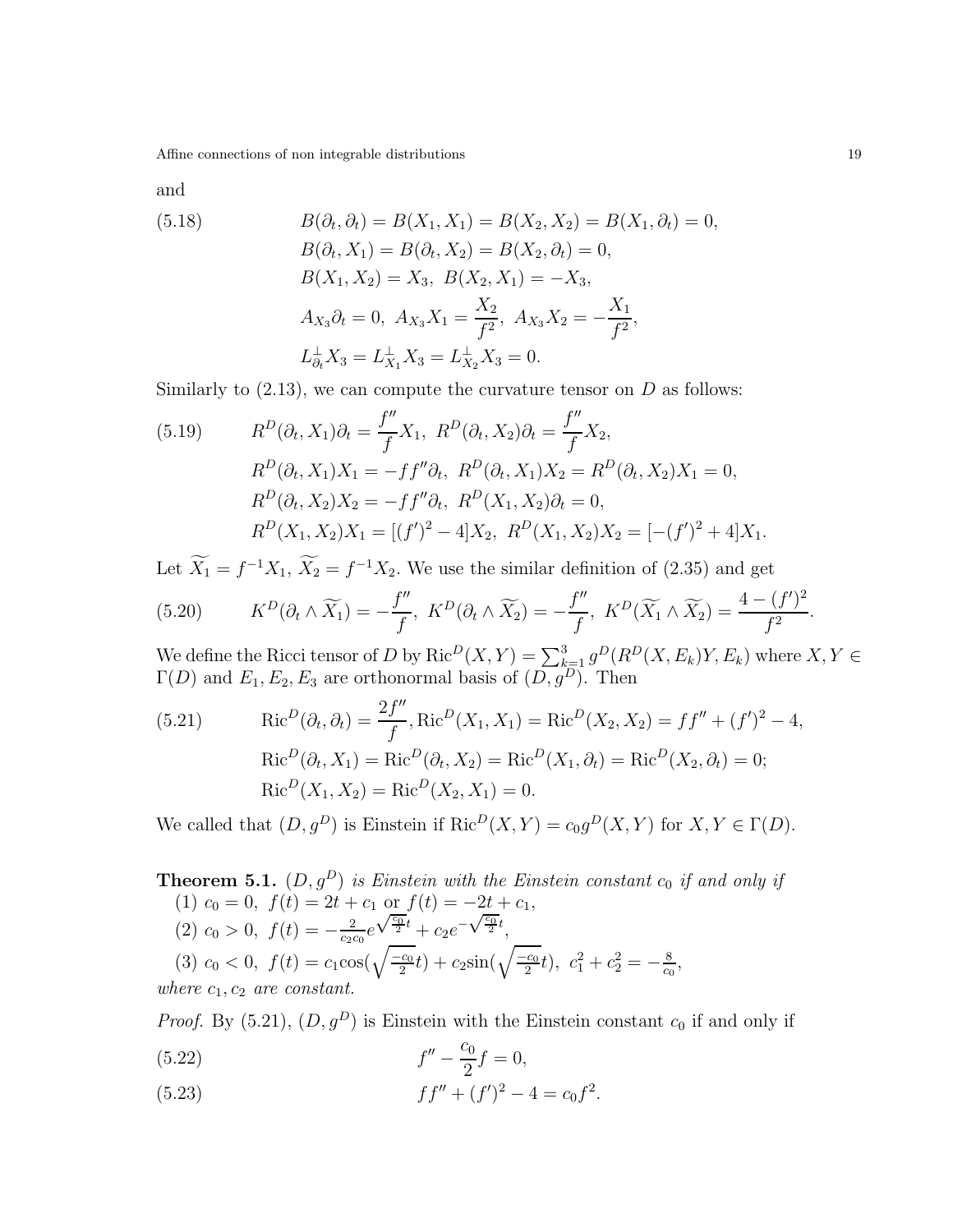If  $c_0 = 0$ , by (5.22), then  $f = c_2x + c_1$ . Using (5.23), then  $c_2 = 2$ , or  $-2$ , so we get case (1).

If  $c_0 > 0$ , by  $(5.22)$ , then  $f = c_1 e$  $\sqrt{\frac{c_0}{2}}t + c_2 e^{-\sqrt{\frac{c_0}{2}}t}$ . Using (5.23), then  $(f')^2 = 4 + \frac{c_0}{2}f^2$ , so  $c_1 = \frac{-2}{\cos \alpha}$  $\frac{-2}{c_2c_0}$  and we get case (2).

If  $c_0 < 0$ , by (5.22), then  $f = c_1 \cos(\sqrt{\frac{-c_0}{2}}t) + c_2 \sin(\sqrt{\frac{-c_0}{2}}t)$ . Using  $(f')^2 = 4 + \frac{c_0}{2}f^2$ , we get  $c_1^2 + c_2^2 = -\frac{8}{c_0}$  $\frac{8}{c_0}$  and so case (3) holds.

We also get

(5.24) 
$$
s^{D} := \text{Ric}^{D}(\partial_{t}, \partial_{t}) + \text{Ric}^{D}(\tilde{X}_{1}, \tilde{X}_{1}) + \text{Ric}^{D}(\tilde{X}_{2}, \tilde{X}_{2})
$$

$$
= 4\frac{f''}{f} + 2\frac{(f')^{2}}{f^{2}} - \frac{8}{f^{2}}.
$$

Let  $U = \partial_t$ , then

(5.25) 
$$
\widetilde{\nabla}_X^D Y = \nabla_X^D Y + g(\partial_t, Y)X - g(X, Y)\partial_t, \ \widetilde{B}(X, Y) = B(X, Y).
$$

By  $(5.25)$ , we get

(5.26) 
$$
\widetilde{\nabla}_{\partial_t}^D \partial_t = 0, \ \widetilde{\nabla}_{\partial_t}^D X_1 = \frac{f'}{f} X_1, \ \widetilde{\nabla}_{X_1}^D \partial_t = \frac{f'}{f} X_1 + \partial_t, \ \widetilde{\nabla}_{\partial_t}^D X_2 = \frac{f'}{f} X_2, \n\widetilde{\nabla}_{X_2}^D \partial_t = \frac{f'}{f} X_2 + \partial_t, \ \widetilde{\nabla}_{X_1}^D X_1 = \widetilde{\nabla}_{X_2}^D X_2 = -f f' \partial_t - f^2 \partial_t, \n\widetilde{\nabla}_{X_1}^D X_2 = 0, \ \widetilde{\nabla}_{X_2}^D X_1 = 0.
$$

Then

(5.27) 
$$
\widetilde{R}^{D}(\partial_{t}, X_{1})\partial_{t} = \frac{f''}{f}X_{1}, \ \widetilde{R}^{D}(\partial_{t}, X_{2})\partial_{t} = \frac{f''}{f}X_{2},
$$

$$
\widetilde{R}^{D}(\partial_{t}, X_{1})X_{1} = -(ff'' + ff')\partial_{t}, \ \widetilde{R}^{D}(\partial_{t}, X_{1})X_{2} = \widetilde{R}^{D}(\partial_{t}, X_{2})X_{1} = 0,
$$

$$
\widetilde{R}^{D}(\partial_{t}, X_{2})X_{2} = -(ff'' + ff')\partial_{t}, \ \widetilde{R}^{D}(X_{1}, X_{2})\partial_{t} = \frac{f'}{f}(X_{1} - X_{2}),
$$

$$
\widetilde{R}^{D}(X_{1}, X_{2})X_{1} = [(f')^{2} + ff' - 4]X_{2} + (ff' + f^{2})\partial_{t},
$$

$$
\widetilde{R}^{D}(X_{1}, X_{2})X_{2} = -[(f')^{2} + ff' - 4]X_{1} - (ff' + f^{2})\partial_{t},
$$

and

(5.28)

$$
\widetilde{K}^D(\partial_t \wedge \widetilde{X}_1) = -\frac{2f'' + f'}{2f}, \ \widetilde{K}^D(\partial_t \wedge \widetilde{X}_2) = -\frac{2f'' + f'}{2f}, \ \widetilde{K}^D(\widetilde{X}_1 \wedge \widetilde{X}_2) = \frac{4 - ff' - (f')^2}{f^2},
$$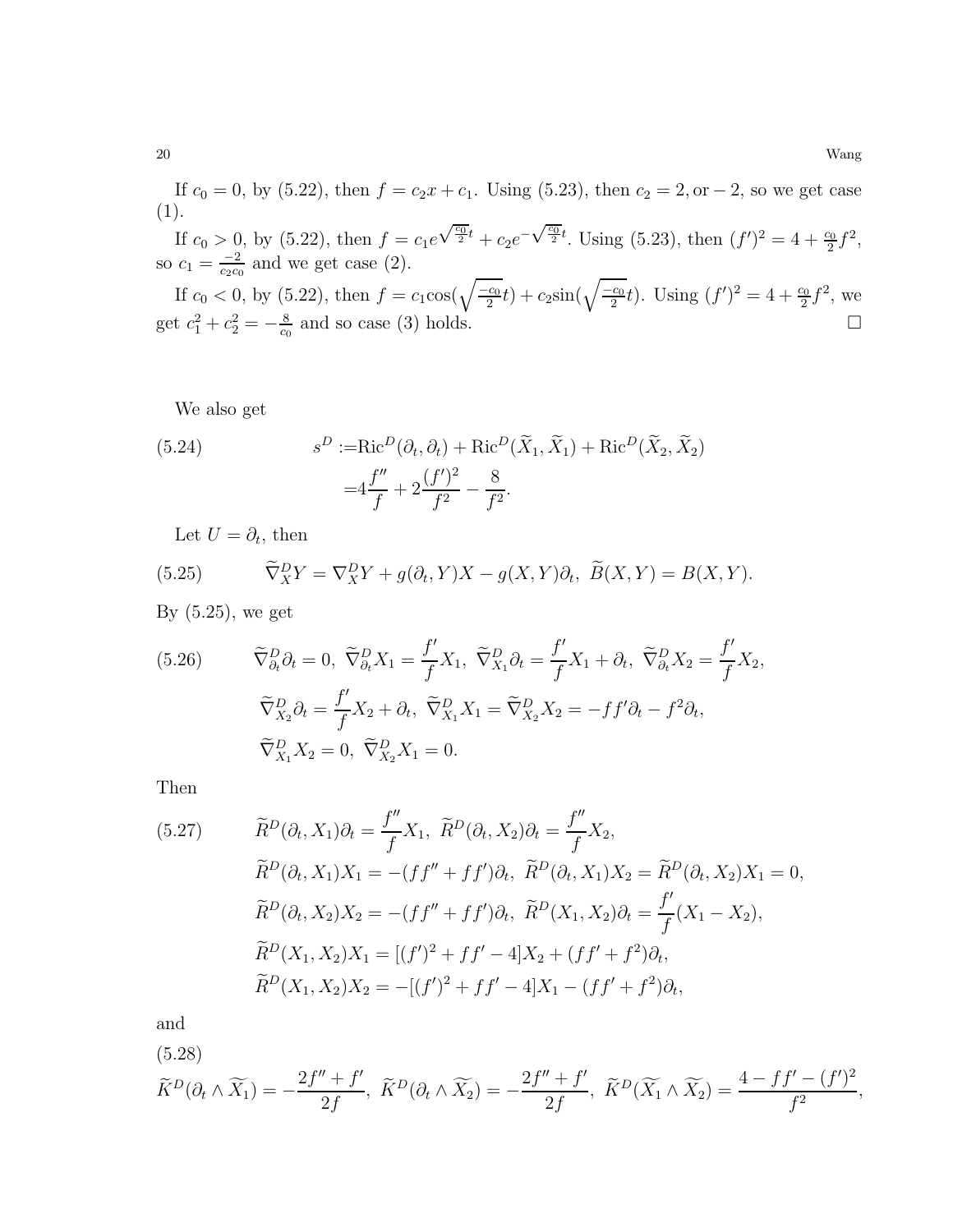and

(5.29) 
$$
\widetilde{Ric}^{D}(\partial_{t}, \partial_{t}) = \frac{2f''}{f}, \widetilde{Ric}^{D}(X_{1}, X_{1}) = \text{Ric}^{D}(X_{2}, X_{2}) = ff'' + 2ff' + (f')^{2} - 4,
$$
  
\n $\widetilde{Ric}^{D}(\partial_{t}, X_{1}) = \widetilde{Ric}^{D}(\partial_{t}, X_{2}) = 0, \widetilde{Ric}^{D}(X_{1}, \partial_{t}) = \widetilde{Ric}^{D}(X_{2}, \partial_{t}) = -\frac{f'}{f};$   
\n $\widetilde{Ric}^{D}(X_{1}, X_{2}) = \widetilde{Ric}^{D}(X_{2}, X_{1}) = 0.$ 

Then we have

**Proposition 5.2.**  $(D, g^D, \tilde{\nabla}^D)$  *is mixed Ricci flat if and only if* f *is a constant.* 

Similarly to (5.24), we have

(5.30) 
$$
\widetilde{s}^D = 4\frac{f''}{f} + 4\frac{f'}{f} + 2\frac{(f')^2}{f^2} - \frac{8}{f^2}.
$$

So when f is a constant, then  $\tilde{s}^D$  is a constant. By (5.29),  $(D, g^D, \nabla^D)$  is not Einstein. By  $(3.3)$  and  $(5.17)$ , we have

(5.31) 
$$
\widehat{\nabla}_{\partial_t}^D \partial_t = \partial_t, \ \widehat{\nabla}_{\partial_t}^D X_1 = \frac{f'}{f} X_1, \ \widehat{\nabla}_{X_1}^D \partial_t = \frac{f'}{f} X_1 + \partial_t, \ \widehat{\nabla}_{\partial_t}^D X_2 = \frac{f'}{f} X_2, \n\widehat{\nabla}_{X_2}^D \partial_t = \frac{f'}{f} X_2 + \partial_t, \ \widehat{\nabla}_{X_1}^D X_1 = \widehat{\nabla}_{X_2}^D X_2 = -f f' \partial_t, \n\widehat{\nabla}_{X_1}^D X_2 = 0, \ \widehat{\nabla}_{X_2}^D X_1 = 0.
$$

Then

(5.32) 
$$
\widehat{R}^{D}(\partial_{t}, X_{1})\partial_{t} = \frac{f'' - f'}{f}X_{1}, \ \widehat{R}^{D}(\partial_{t}, X_{2})\partial_{t} = \frac{f'' - f'}{f}X_{2},
$$

$$
\widehat{R}^{D}(\partial_{t}, X_{1})X_{1} = -(ff'' + ff')\partial_{t}, \ \widehat{R}^{D}(\partial_{t}, X_{1})X_{2} = \widehat{R}^{D}(\partial_{t}, X_{2})X_{1} = 0,
$$

$$
\widehat{R}^{D}(\partial_{t}, X_{2})X_{2} = -(ff'' + ff')\partial_{t}, \ \widehat{R}^{D}(X_{1}, X_{2})\partial_{t} = \frac{f'}{f}(X_{1} - X_{2}),
$$

$$
\widehat{R}^{D}(X_{1}, X_{2})X_{1} = [(f')^{2} - 4]X_{2} + ff'\partial_{t},
$$

$$
\widehat{R}^{D}(X_{1}, X_{2})X_{2} = -[(f')^{2} - 4]X_{1} - ff'\partial_{t},
$$

and

(5.33) 
$$
\widehat{Ric}^{D}(\partial_{t}, \partial_{t}) = 2 \frac{f'' - f'}{f}, \widehat{Ric}^{D}(X_{1}, X_{1}) = \text{Ric}^{D}(X_{2}, X_{2}) = ff'' + ff' + (f')^{2} - 4,
$$
  
\n $\widehat{Ric}^{D}(\partial_{t}, X_{1}) = \widehat{Ric}^{D}(\partial_{t}, X_{2}) = 0, \widehat{Ric}^{D}(X_{1}, \partial_{t}) = \widehat{Ric}^{D}(X_{2}, \partial_{t}) = -\frac{f'}{f};$   
\n $\widehat{Ric}^{D}(X_{1}, X_{2}) = \widehat{Ric}^{D}(X_{2}, X_{1}) = 0.$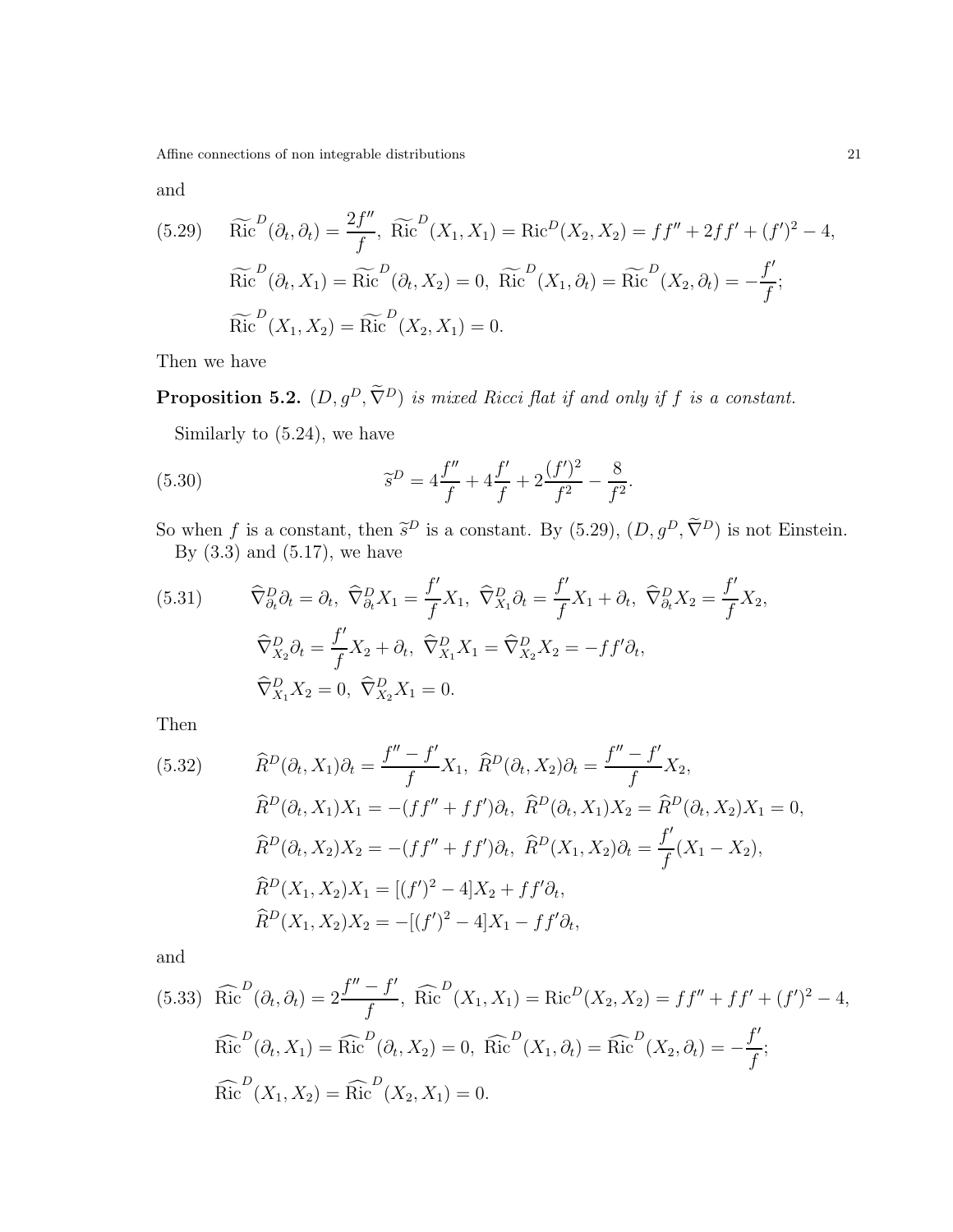So  $(D, g^D, \widehat{\nabla}^D)$  is mixed Ricci flat if and only if f is a constant and  $(D, g^D, \widehat{\nabla}^D)$  is not Einstein. Similarly to  $(5.28)$  and  $(5.30)$ , we have

(5.34) 
$$
\widehat{K}^D(\partial_t \wedge \widetilde{X}_1) = -\frac{f''}{f}, \ \widehat{K}^D(\partial_t \wedge \widetilde{X}_2) = -\frac{f''}{f}, \ \widehat{K}^D(\widetilde{X}_1 \wedge \widetilde{X}_2) = \frac{4 - (f')^2}{f^2},
$$

(5.35) 
$$
\widehat{s}^D = 4\frac{f''}{f} + 2\frac{(f')^2}{f^2} - \frac{8}{f^2}.
$$

#### Example 3

The Heisenberg group  $H_3$  is defined as  $\mathbb{R}^3$  with the group operation

(5.36) 
$$
(x, y, z) \cdot (\overline{x}, \overline{y}, \overline{z}) = (x + \overline{x}, y + \overline{y}, z + \overline{z} + \frac{1}{2}(\overline{x}y - \overline{y}x)).
$$

Let  $(H_3, g_{H_3})$  be the Heisenberg group  $H_3$  endowed with the Riemannian metric g which is defined by

(5.37) 
$$
g_{H_3} = dx^2 + dy^2 + (dz + \frac{1}{2}(ydx - xdy))^2.
$$

The following vector fields form a orthonormal frame on  $H_3$ :

(5.38) 
$$
e_1 = \frac{\partial}{\partial x} - \frac{y}{2} \frac{\partial}{\partial z}, \ e_2 = \frac{\partial}{\partial y} + \frac{x}{2} \frac{\partial}{\partial z}, \ e_3 = \frac{\partial}{\partial z}.
$$

These vector fields satisfy the commutation relations

(5.39) 
$$
[e_1, e_2] = e_3, [e_1, e_3] = 0, [e_2, e_3] = 0.
$$

The Levi-Civita connection  $\nabla$  of  $H_3$  is given by

(5.40) 
$$
\nabla_{e_j} e_j = 0, \ 1 \leq j \leq 3, \ \nabla_{e_1} e_2 = \frac{1}{2} e_3, \ \nabla_{e_2} e_1 = -\frac{1}{2} e_3,
$$

$$
\nabla_{e_1}e_3 = \nabla_{e_3}e_1 = -\frac{1}{2}e_2, \ \nabla_{e_2}e_3 = \nabla_{e_3}e_2 = \frac{1}{2}e_1.
$$

Let  $D = span\{e_1, e_2\}$ , by (5.40), then  $\nabla_{e_i}^D e_j = 0$ ,  $1 \le i, j \le 2$ . Let  $U = e_1 + e_2 + e_3$ , then

(5.41) 
$$
\widetilde{\nabla}_{e_1}^D e_1 = -e_2, \ \widetilde{\nabla}_{e_1}^D e_2 = e_1, \ \widetilde{\nabla}_{e_2}^D e_1 = e_2, \ \widetilde{\nabla}_{e_2}^D e_2 = -e_1,
$$

$$
\widetilde{B}(e_1, e_1) = -e_3, \ \widetilde{B}(e_2, e_2) = -e_3, \ \widetilde{B}(e_1, e_2) = \frac{1}{2}e_3, \ \widetilde{B}(e_2, e_1) = -\frac{1}{2}e_3.
$$

$$
\widetilde{R}^D(e_1, e_2)e_1 = \widetilde{R}^D(e_1, e_2)e_2 = 0,
$$

so  $(D, g^D, \widetilde{\nabla}^D)$  is flat. Similarly, we have

(5.42) 
$$
\widehat{\nabla}^{D}_{e_1} e_1 = e_1, \ \widehat{\nabla}^{D}_{e_1} e_2 = e_1, \ \widehat{\nabla}^{D}_{e_2} e_1 = e_2, \ \widehat{\nabla}^{D}_{e_2} e_2 = e_2, \n\widehat{R}^{D}(e_1, e_2)e_1 = \widehat{R}^{D}(e_1, e_2)e_2 = e_1 - e_2.
$$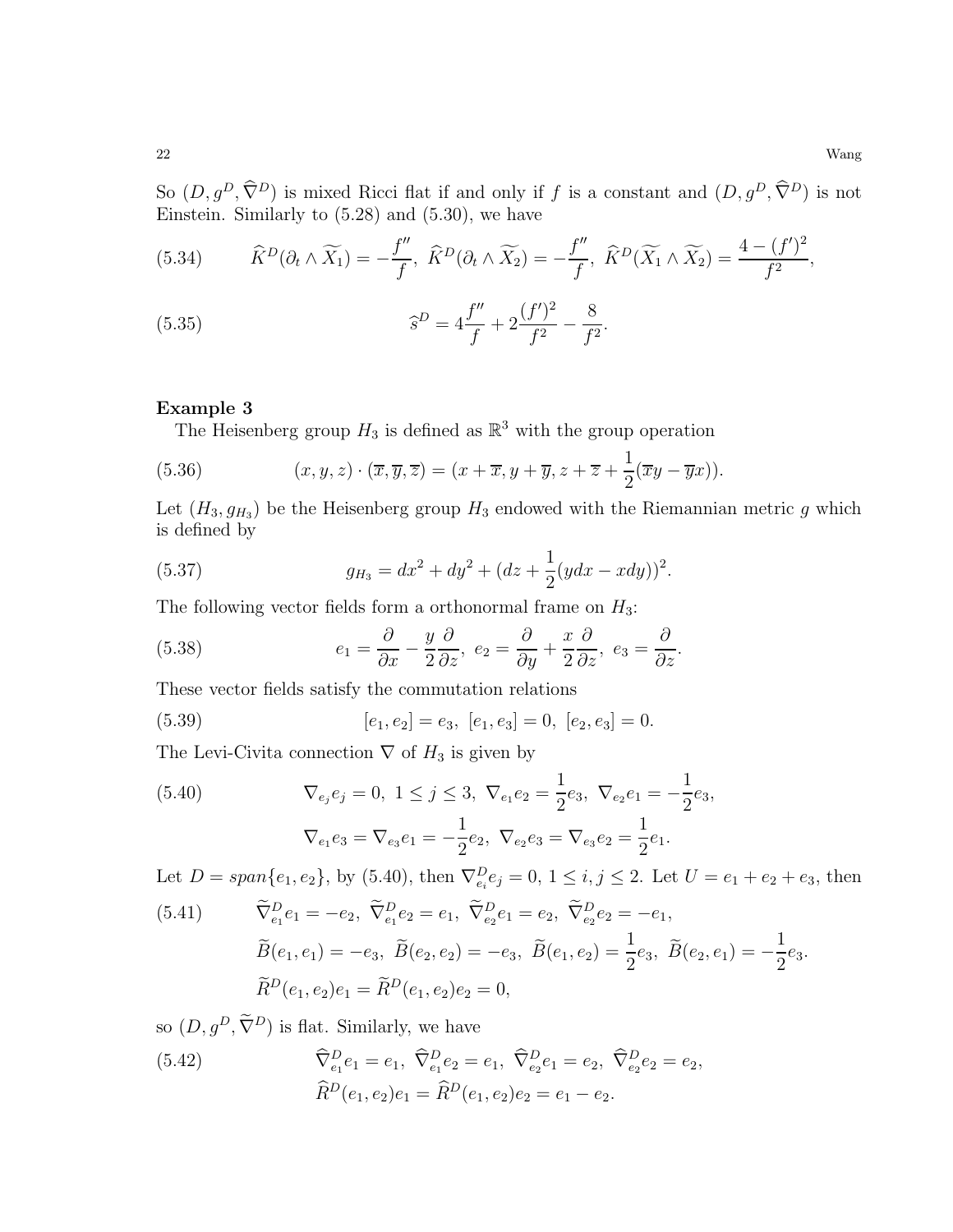## Example 4

Let  $M = \mathbb{R} \times H_3$  and  $D^1 = span\{e_1, e_2\}$  and  $TH_3 = D^1 \oplus D^{1,\perp}$ . Let  $f(t) \in C^{\infty}(\mathbb{R})$ without zero points. Let  $\pi_1 : \mathbb{R} \times H_3 \to \mathbb{R}$ ;  $(t, x) \to t$  and  $\pi_2 : \mathbb{R} \times H_3 \to H_3$ ;  $(t, x) \to x$ . Let

(5.43) 
$$
g_f^M = \pi_1^* dt^2 \oplus f^2 \pi_2^* g^{D^1} \oplus \pi_2^* g^{D^{1,\perp}};
$$

$$
D = \pi_1^*(T\mathbb{R}) \oplus \pi_2^* D^1; \ g^D = \pi_1^* dt^2 \oplus f^2 \pi_2^* g^{D^1}.
$$

Let  $\nabla^f$  be the Levi-Civita connection on  $(M, g_f^M)$ , then by the Koszul formula and (5.43), we get

(5.44) 
$$
\nabla_{\partial_t}^f \partial_t = 0, \nabla_{\partial_t}^f e_1 = \frac{f'}{f} e_1, \nabla_{e_1}^f \partial_t = \frac{f'}{f} e_1, \nabla_{\partial_t}^f e_2 = \frac{f'}{f} e_2,
$$

$$
\nabla_{e_2}^f \partial_t = \frac{f'}{f} e_2, \nabla_{\partial_t}^f e_3 = \nabla_{e_3}^f \partial_t = 0, \nabla_{e_1}^f e_1 = \nabla_{e_2}^f e_2 = -f f' \partial_t,
$$

$$
\nabla_{e_1}^f e_2 = \frac{1}{2} e_3, \nabla_{e_2}^f e_1 = -\frac{1}{2} e_3, \nabla_{e_1}^f e_3 = -\frac{e_2}{2f^2}, \nabla_{e_3}^f e_1 = -\frac{1}{2f^2} e_2,
$$

$$
\nabla_{e_2}^f e_3 = \frac{e_1}{2f^2}, \nabla_{e_3}^f e_2 = \frac{1}{2f^2} e_1, \nabla_{e_3}^f e_3 = 0.
$$

So we obtain

(5.45) 
$$
R^{f}(\partial_{t}, e_{1})\partial_{t} = \frac{f''}{f}e_{1}, R^{f}(\partial_{t}, e_{2})\partial_{t} = \frac{f''}{f}e_{2}, R^{f}(\partial_{t}, e_{3})\partial_{t} = 0,
$$
  
\n
$$
R^{f}(\partial_{t}, e_{1})e_{1} = -ff''\partial_{t}, R^{f}(\partial_{t}, e_{1})e_{2} = -\frac{f'}{2f}e_{3}, R^{f}(\partial_{t}, e_{1})e_{3} = \frac{1}{2}f^{-3}f'e_{2},
$$
  
\n
$$
R^{f}(\partial_{t}, e_{2})e_{1} = \frac{f'}{2f}e_{3}, R^{f}(\partial_{t}, e_{2})e_{2} = -ff''\partial_{t}, R^{f}(\partial_{t}, e_{2})e_{3} = -\frac{1}{2}f^{-3}f'e_{1},
$$
  
\n
$$
R^{f}(\partial_{t}, e_{3})e_{1} = f^{-3}f'e_{2}, R^{f}(\partial_{t}, e_{3})e_{2} = -f^{-3}f'e_{1}, R^{f}(\partial_{t}, e_{3})e_{3} = 0,
$$
  
\n
$$
R^{f}(e_{1}, e_{2})\partial_{t} = \frac{f'}{f}e_{3}, R^{f}(e_{1}, e_{3})\partial_{t} = \frac{1}{2}f'f^{-3}e_{2}, R^{f}(e_{2}, e_{3})\partial_{t} = -\frac{1}{2}f^{-3}f'e_{1},
$$
  
\n
$$
R^{f}(e_{1}, e_{2})e_{1} = [(f')^{2} + \frac{3}{4f^{2}}]e_{2}, R^{f}(e_{1}, e_{2})e_{2} = -[(f')^{2} + \frac{3}{4f^{2}}]e_{1},
$$
  
\n
$$
R^{f}(e_{1}, e_{2})e_{3} = -f^{-1}f'\partial_{t}, R^{f}(e_{1}, e_{3})e_{1} = -\frac{1}{4f^{2}}e_{3}, R^{f}(e_{1}, e_{3})e_{2} = -\frac{1}{2}f^{-1}f'\partial_{t},
$$
  
\n
$$
R^{f}(e_{1}, e_{3})e_{3} = \frac{1}{4f^{4}}e_{1}, R^{f}(e_{2}, e_{3})e_{1} = \frac{1}{
$$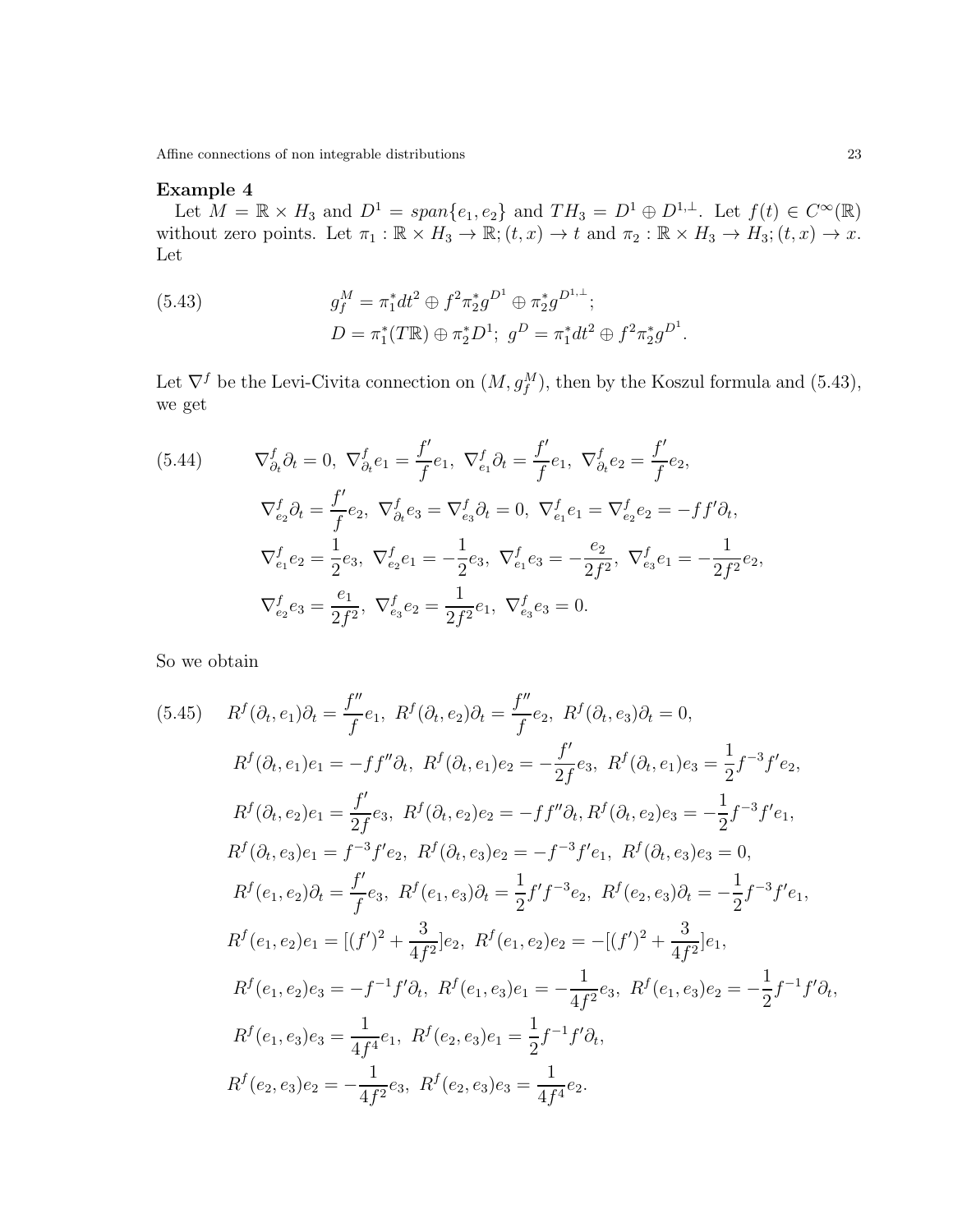24 Wang

So  $M$  is not flat. Then

(5.46) 
$$
Ric^{f}(\partial_{t}, \partial_{t}) = \frac{2f''}{f}, Ric^{f}(e_{1}, e_{1}) = Ric^{f}(e_{2}, e_{2}) = ff'' + (f')^{2} + \frac{1}{2f^{2}},
$$

$$
Ric^{f}(X_{3}, X_{3}) = -\frac{1}{2}f^{-4}, Ric^{f}(\partial_{t}, e_{1}) = Ric^{f}(\partial_{t}, e_{2}) = Ric^{f}(\partial_{t}, e_{3}) = 0,
$$

$$
Ric^{f}(e_{1}, e_{2}) = Ric^{f}(e_{1}, e_{3}) = Ric^{f}(e_{2}, e_{3}) = 0.
$$

Then  $(M, g_f^M)$  is not Einstein and

(5.47) 
$$
s^f = 4\frac{f''}{f} + 2\frac{(f')^2}{f^2} + \frac{1}{2}f^{-4}.
$$

Let  $D = span{\partial_t, e_1, e_2}$ , by (5.44), we have

(5.48) 
$$
\nabla_{\partial_t}^D \partial_t = 0, \ \nabla_{\partial_t}^D e_1 = \frac{f'}{f} e_1, \ \nabla_{e_1}^D \partial_t = \frac{f'}{f} e_1, \ \nabla_{\partial_t}^D e_2 = \frac{f'}{f} e_2, \n\nabla_{e_2}^D \partial_t = \frac{f'}{f} e_2, \ \nabla_{e_1}^D e_1 = \nabla_{e_2}^D e_2 = -f f' \partial_t, \n\nabla_{e_1}^D e_2 = 0, \ \nabla_{e_2}^D e_1 = 0.
$$

We can compute the curvature tensor on  $D$  as follows:

(5.49) 
$$
R^{D}(\partial_{t}, e_{1})\partial_{t} = \frac{f''}{f}e_{1}, \ R^{D}(\partial_{t}, e_{2})\partial_{t} = \frac{f''}{f}e_{2},
$$

$$
R^{D}(\partial_{t}, e_{1})e_{1} = -ff''\partial_{t}, \ R^{D}(\partial_{t}, e_{1})e_{2} = R^{D}(\partial_{t}, e_{2})e_{1} = 0,
$$

$$
R^{D}(\partial_{t}, e_{2})e_{2} = -ff''\partial_{t}, \ R^{D}(e_{1}, e_{2})\partial_{t} = 0,
$$

$$
R^{D}(e_{1}, e_{2})e_{1} = (f')^{2}e_{2}, \ R^{D}(e_{1}, e_{2})e_{2} = -(f')^{2}e_{1},
$$

and we have

(5.50) 
$$
K^D(\partial_t \wedge \tilde{e_1}) = -\frac{f''}{f}, \ K^D(\partial_t \wedge \tilde{e_2}) = -\frac{f''}{f}, \ K^D(\tilde{e_1} \wedge \tilde{e_2}) = \frac{(f')^2}{f^2}.
$$

So we have

(5.51) 
$$
Ric^{D}(\partial_{t}, \partial_{t}) = \frac{2f''}{f}, Ric^{D}(e_{1}, e_{1}) = Ric^{D}(e_{2}, e_{2}) = ff'' + (f')^{2},
$$

$$
Ric^{D}(\partial_{t}, e_{1}) = Ric^{D}(\partial_{t}, e_{2}) = Ric^{D}(e_{1}, \partial_{t}) = Ric^{D}(e_{2}, \partial_{t}) = 0;
$$

$$
Ric^{D}(e_{1}, e_{2}) = Ric^{D}(e_{2}, e_{1}) = 0.
$$

**Theorem 5.3.**  $(D, g^D)$  *is Einstein with the Einstein constant*  $c_0$  *if and only if* (1)  $c_0 = 0, f(t) = c_1,$  $(2)$   $c_0 > 0$ ,  $f(t) = c_1 e$  $\sqrt{\frac{c_0}{2}}t$  or  $f(t) = c_2 e^{-\sqrt{\frac{c_0}{2}}t}$ , *where*  $c_1$ ,  $c_2$  *are constant.*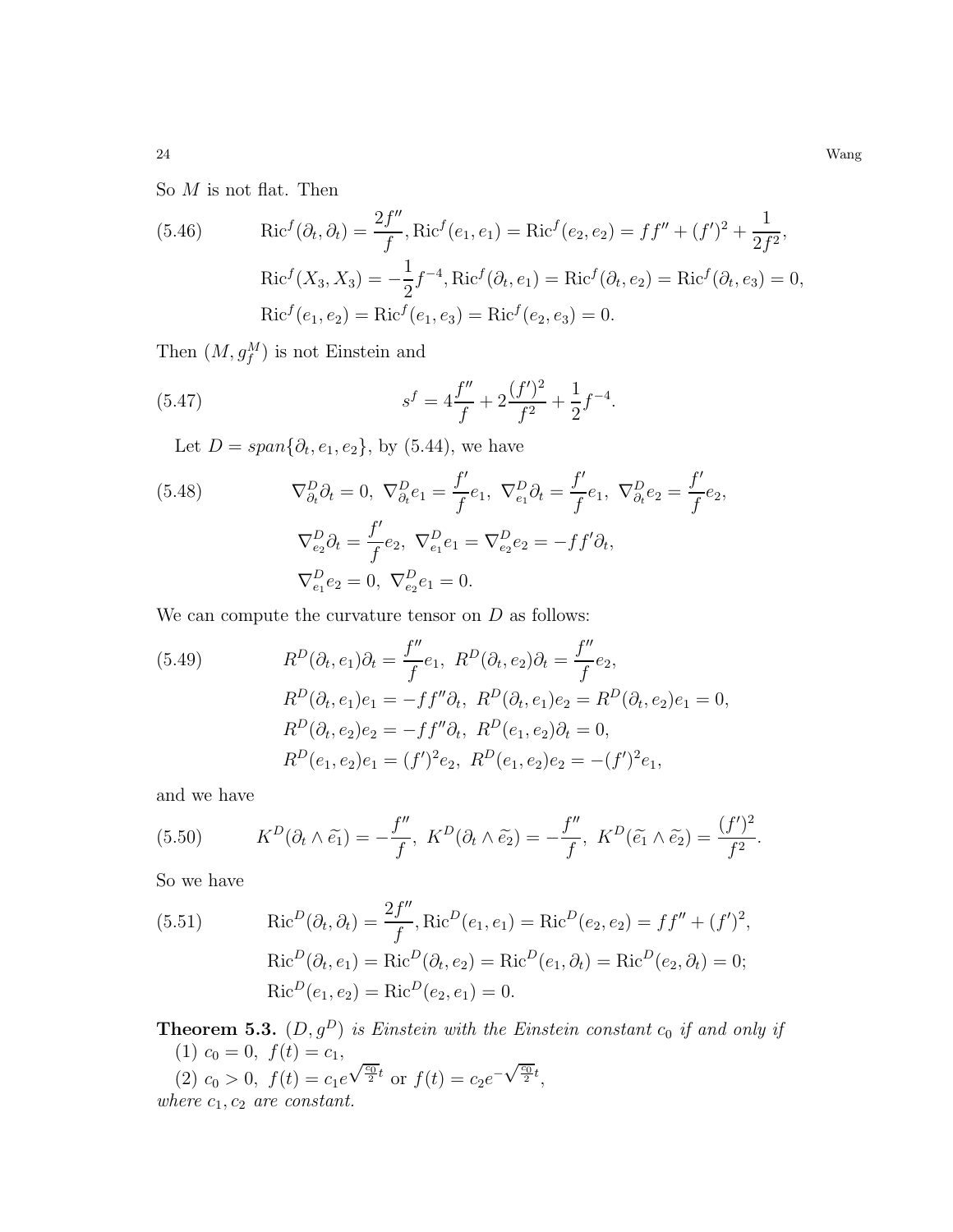*Proof.* By (5.51),  $(D, g^D)$  is Einstein with the Einstein constant  $c_0$  if and only if

(5.52) 
$$
f'' - \frac{c_0}{2}f = 0,
$$

(5.53) 
$$
ff'' + (f')^2 = c_0 f^2.
$$

If  $c_0 = 0$ , by (5.52), then  $f = c_2x + c_1$ . Using (5.53), then  $c_2 = 0$ , so we get case (1). If  $c_0 > 0$ , by  $(5.52)$ , then  $f = c_1 e$  $\sqrt{\frac{c_0}{2}}t + c_2e^{-\sqrt{\frac{c_0}{2}}t}$ . Using (5.53), then  $(f')^2 = \frac{c_0}{2}$ .  $rac{20}{2}f^2$ , so  $c_1 = 0$  or  $c_2 = 0$ , and we get case (2).

If  $c_0 < 0$ , by (5.52), then  $f = c_1 \cos(\sqrt{\frac{-c_0}{2}}t) + c_2 \sin(\sqrt{\frac{-c_0}{2}}t)$ . Using  $(f')^2 = \frac{c_0}{2}$  $\frac{20}{2}f^2$ , we get  $c_1 = c_2 = 0$ . But  $f \neq 0$ , so in this case there is no solution.

**Theorem 5.4.** 
$$
(D, g^D)
$$
 is a distribution with constant scalar curvature  $\lambda_0$  if and only if  
\n(1)  $\lambda_0 = 0$ ,  $f(t) = (c_2 t + c_1)^{\frac{2}{3}}$ ,  
\n(2)  $\lambda_0 > 0$ ,  $f(t) = (c_1 e^{\sqrt{\frac{3\lambda_0}{8}}t} + c_2 e^{-\sqrt{\frac{3\lambda_0}{8}}t})^{\frac{2}{3}}$ ,  
\n(3)  $\lambda_0 < 0$ ,  $f(t) = (c_1 \cos(\sqrt{-\frac{3\lambda_0}{8}}t) + c_2 \sin(\sqrt{-\frac{3\lambda_0}{8}}t))^{\frac{2}{3}}$ ,  
\nwhere  $c_1, c_2$  are constant.

*Proof.* By (5.51), we have

(5.54) 
$$
s^D = 4\frac{f''}{f} + 2\frac{(f')^2}{f^2} = \lambda_0.
$$

Let  $f(t) = w(t)^{\frac{2}{3}}$  and by (5.54), we get  $w''(t) - \frac{3}{8}$  $\frac{3}{8}\lambda_0 w(t) = 0$ . By the elementary methods for ordinary differential equations we prove the above theorem.  $\Box$ 

Let  $U = \partial_t$ , By (5.48), we get

(5.55) 
$$
\widetilde{\nabla}_{\partial_t}^D \partial_t = 0, \ \widetilde{\nabla}_{\partial_t}^D e_1 = \frac{f'}{f} e_1, \ \widetilde{\nabla}_{e_1}^D \partial_t = \frac{f'}{f} e_1 + \partial_t, \ \widetilde{\nabla}_{\partial_t}^D e_2 = \frac{f'}{f} e_2, \n\widetilde{\nabla}_{e_2}^D \partial_t = \frac{f'}{f} e_2 + \partial_t, \ \widetilde{\nabla}_{e_1}^D e_1 = \widetilde{\nabla}_{e_2}^D e_2 = -f f' \partial_t - f^2 \partial_t, \n\widetilde{\nabla}_{e_1}^D e_2 = 0, \ \widetilde{\nabla}_{e_2}^D e_1 = 0.
$$

Then

(5.56) 
$$
\widetilde{R}^{D}(\partial_{t}, e_{1})\partial_{t} = \frac{f''}{f}e_{1}, \ \widetilde{R}^{D}(\partial_{t}, e_{2})\partial_{t} = \frac{f''}{f}e_{2}, \n\widetilde{R}^{D}(\partial_{t}, e_{1})e_{1} = -(ff'' + ff')\partial_{t}, \ \widetilde{R}^{D}(\partial_{t}, e_{1})e_{2} = \widetilde{R}^{D}(\partial_{t}, e_{2})e_{1} = 0, \n\widetilde{R}^{D}(\partial_{t}, e_{2})e_{2} = -(ff'' + ff')\partial_{t}, \ \widetilde{R}^{D}(e_{1}, e_{2})\partial_{t} = \frac{f'}{f}(e_{1} - e_{2}), \n\widetilde{R}^{D}(e_{1}, e_{2})e_{1} = [(f')^{2} + ff']e_{2} + (ff' + f^{2})\partial_{t}, \n\widetilde{R}^{D}(e_{1}, e_{2})e_{2} = -[(f')^{2} + ff']e_{1} - (ff' + f^{2})\partial_{t},
$$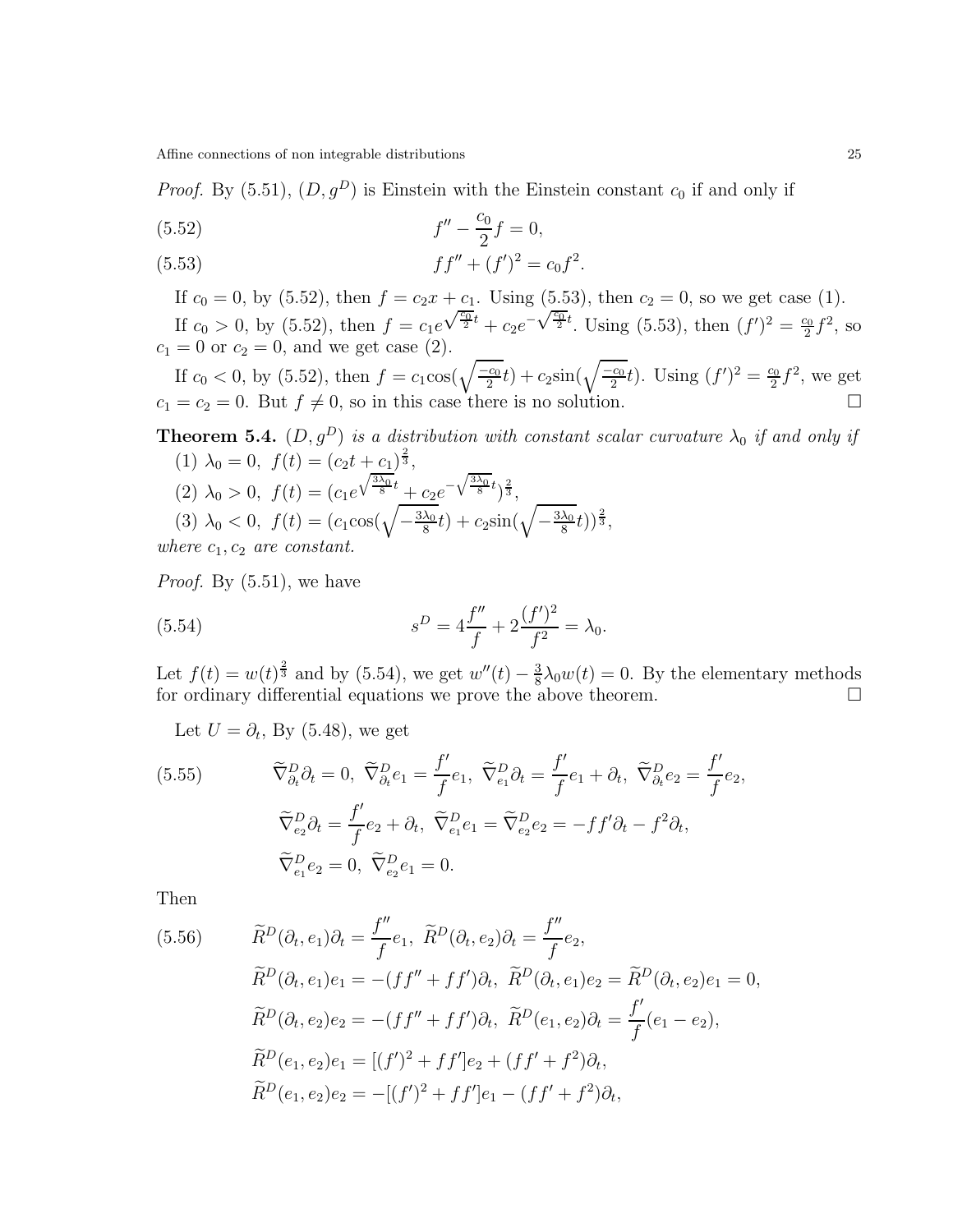and

(5.57) 
$$
\widetilde{\text{Ric}}^D(\partial_t, \partial_t) = \frac{2f''}{f}, \ \widetilde{\text{Ric}}^D(e_1, e_1) = \text{Ric}^D(e_2, e_2) = ff'' + 2ff' + (f')^2,
$$

$$
\widetilde{\text{Ric}}^D(\partial_t, e_1) = \widetilde{\text{Ric}}^D(\partial_t, e_2) = 0, \ \widetilde{\text{Ric}}^D(e_1, \partial_t) = \widetilde{\text{Ric}}^D(e_2, \partial_t) = -\frac{f'}{f};
$$

$$
\widetilde{\text{Ric}}^D(e_1, e_2) = \widetilde{\text{Ric}}^D(e_2, e_1) = 0.
$$

Then  $(D, g^D, \tilde{\nabla}^D)$  is mixed Ricci flat if and only if f is a constant.

**Theorem 5.5.**  $(D, g^D, \tilde{\nabla}^D)$  *is a distribution with constant scalar curvature*  $\lambda_0$  *for*  $U = \partial_t$ *if and only if*

(1) 
$$
\lambda_0 = -\frac{2}{3}
$$
,  $f(t) = (c_1 e^{-\frac{1}{2}t} + c_2 t e^{-\frac{1}{2}t})^{\frac{2}{3}}$ ,  
\n(2)  $\lambda_0 > -\frac{2}{3}$ ,  $f(t) = (c_1 e^{-\frac{1+\sqrt{1+\frac{3}{2}\lambda_0}}{2}t} + c_2 e^{-\frac{1-\sqrt{1+\frac{3}{2}\lambda_0}}{2}t})^{\frac{2}{3}}$ ,  
\n(3)  $\lambda_0 < -\frac{2}{3}$ ,  $f(t) = (c_1 e^{-\frac{1}{2}t} \cos(\frac{\sqrt{-(1+\frac{3}{2}\lambda_0)}}{2}t) + c_2 e^{-\frac{1}{2}t} \sin(\frac{\sqrt{-(1+\frac{3}{2}\lambda_0)}}{2}t))^{\frac{2}{3}}$ ,  
\nwhere  $c_1, c_2$  are constant.

*Proof.* By (5.57), we have

(5.58) 
$$
\widetilde{s}^D = 4\frac{f''}{f} + 4\frac{f'}{f} + 2\frac{(f')^2}{f^2} = \lambda_0.
$$

Let  $f(t) = w(t)^{\frac{2}{3}}$  and by (5.58), we get  $w''(t) + w'(t) - \frac{3}{8}$  $\frac{3}{8}\lambda_0 w(t) = 0$ . By the elementary methods for ordinary differential equations we prove the above theorem.  $\Box$ 

By  $(5.48)$ , we have

(5.59) 
$$
\widehat{\nabla}_{\partial_{t}}^{D} \partial_{t} = \partial_{t}, \ \widehat{\nabla}_{\partial_{t}}^{D} e_{1} = \frac{f'}{f} e_{1}, \ \widehat{\nabla}_{e_{1}}^{D} \partial_{t} = \frac{f'}{f} e_{1} + \partial_{t}, \ \widehat{\nabla}_{\partial_{t}}^{D} e_{2} = \frac{f'}{f} e_{2}, \n\widehat{\nabla}_{e_{2}}^{D} \partial_{t} = \frac{f'}{f} e_{2} + \partial_{t}, \ \widehat{\nabla}_{e_{1}}^{D} e_{1} = \widehat{\nabla}_{e_{2}}^{D} e_{2} = -f f' \partial_{t}, \n\widehat{\nabla}_{e_{1}}^{D} e_{2} = 0, \ \widehat{\nabla}_{e_{2}}^{D} e_{1} = 0.
$$

Then

(5.60) 
$$
\widehat{R}^{D}(\partial_{t}, e_{1})\partial_{t} = \frac{f'' - f'}{f}e_{1}, \ \widehat{R}^{D}(\partial_{t}, e_{2})\partial_{t} = \frac{f'' - f'}{f}e_{2},
$$

$$
\widehat{R}^{D}(\partial_{t}, e_{1})e_{1} = -(ff'' + ff')\partial_{t}, \ \widehat{R}^{D}(\partial_{t}, e_{1})e_{2} = \widehat{R}^{D}(\partial_{t}, e_{2})e_{1} = 0,
$$

$$
\widehat{R}^{D}(\partial_{t}, e_{2})e_{2} = -(ff'' + ff')\partial_{t}, \ \widehat{R}^{D}(e_{1}, e_{2})\partial_{t} = \frac{f'}{f}(e_{1} - e_{2}),
$$

$$
\widehat{R}^{D}(e_{1}, e_{2})e_{1} = (f')^{2}e_{2} + ff'\partial_{t},
$$

$$
\widehat{R}^{D}(e_{1}, e_{2})e_{2} = -(f')^{2}e_{1} - ff'\partial_{t},
$$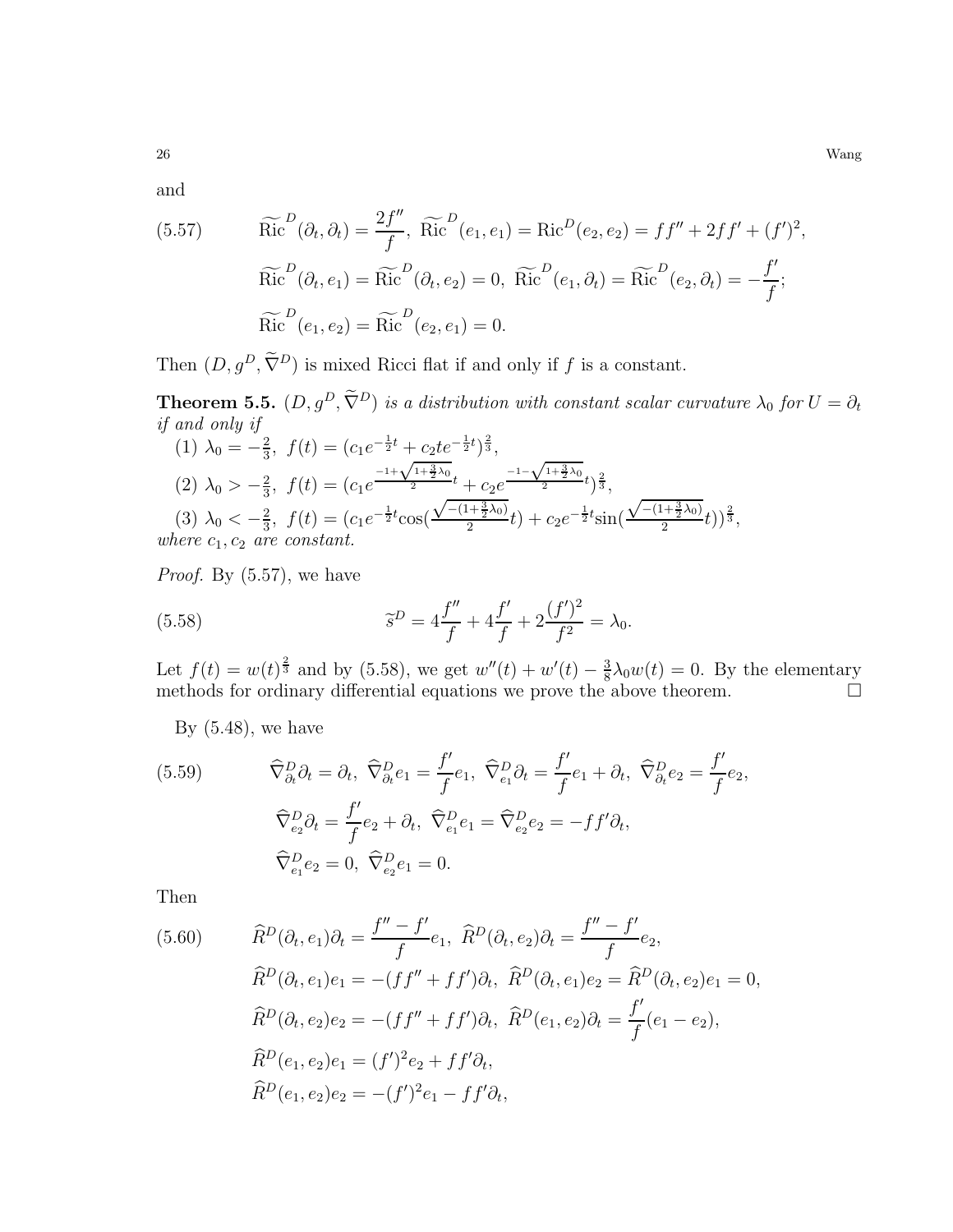and

(5.61) 
$$
\widehat{\text{Ric}}^{D}(\partial_{t}, \partial_{t}) = 2 \frac{f'' - f'}{f}, \widehat{\text{Ric}}^{D}(e_{1}, e_{1}) = \text{Ric}^{D}(e_{2}, e_{2}) = ff'' + ff' + (f')^{2},
$$

$$
\widehat{\text{Ric}}^{D}(\partial_{t}, e_{1}) = \widehat{\text{Ric}}^{D}(\partial_{t}, e_{2}) = 0, \widehat{\text{Ric}}^{D}(e_{1}, \partial_{t}) = \widehat{\text{Ric}}^{D}(e_{2}, \partial_{t}) = -\frac{f'}{f};
$$

$$
\widehat{\text{Ric}}^{D}(e_{1}, e_{2}) = \widehat{\text{Ric}}^{D}(e_{2}, e_{1}) = 0.
$$

So  $(D, g^D, \hat{\nabla}^D)$  is mixed Ricci flat if and only if f is a constant. By (5.61), we get

(5.62) 
$$
\widehat{s}^D = 4\frac{f''}{f} + 2\frac{(f')^2}{f^2} = s^D.
$$

By Theorem 5,4, we have

**Theorem 5.6.**  $(D, g^D, \hat{\nabla}^D)$  *is a distribution with constant scalar curvature*  $\lambda_0$  *for*  $U = \partial_t$ *if and only if*

- (1)  $\lambda_0 = 0, f(t) = (c_2 t + c_1)^{\frac{2}{3}},$ (2)  $\lambda_0 > 0$ ,  $f(t) = (c_1 e)$  $\sqrt{\frac{3\lambda_0}{8}}t + c_2e^{-\sqrt{\frac{3\lambda_0}{8}}t}i^{\frac{2}{3}},$
- (3)  $\lambda_0 < 0, f(t) = (c_1 \cos(\sqrt{-\frac{3\lambda_0}{8}}))$  $\frac{\lambda_0}{8}(t) + c_2 \sin(\sqrt{-\frac{3\lambda_0}{8}})$  $\frac{\lambda_0}{8}(t))^{\frac{2}{3}},$

*where*  $c_1$ ,  $c_2$  *are constant.* 

#### 6. Acknowledgements

The author was supported in part by NSFC No.11771070.

#### **REFERENCES**

- <span id="page-26-3"></span>[1] N.S. Agashe and M.R. Chafle, A semi-symmetric non-metric connection on a Riemannian manifold, Indian J. Pure Appl. Math. 23 (1992), 399-409.
- <span id="page-26-4"></span>[2] N.S. Agashe and M.R. Chafle, On submanifolds of a Riemannian manifold with a semi-symmetric non-metric connection, Tensor 55 (1994), 120-130.
- <span id="page-26-5"></span>[3] B.Y. Chen, Some pinching and classification theorems for minimal submanifolds, Arch. Math. (Basel) 60 (1993), 568-578.
- <span id="page-26-6"></span>[4] B.Y. Chen, Relations between Ricci curvature and shape operator for submanifolds with arbitrary codimensions, Glasg. Math. J. 41 (1999), 33-41.
- <span id="page-26-7"></span>[5] B.Y. Chen, Mean curvature and shape operator of isometric immersions in real space forms, Glasg. Math. J. 38 (1996), 87-97.
- <span id="page-26-9"></span><span id="page-26-0"></span>[6] F. Dobarro, B. Unal, Curvature of multiply warped products, J. Geom. Phys. 55 (2005), no. 1, 75-106.
- <span id="page-26-1"></span>[7] H.A. Hayden, Subspaces of a space with torsion, Proc. London Math. Soc. 34 (1932), 27-50.
- [8] T. Imai, Hypersurfaces of a Riemannian manifold with semi-symmetric metric connection, Tensor 23 (1972), 300-306.
- <span id="page-26-8"></span><span id="page-26-2"></span>[9] T. Imai, Notes on semi-symmetric metric connections, Tensor 24 (1972), 293-296.
- $[10]$  A. Mihai and C. Ozgür, *Chen inequalities for submanifolds of real space forms with a semi-symmetric* metric connection, Taiwanese J. Math. 14 (2010), 1465-1477.